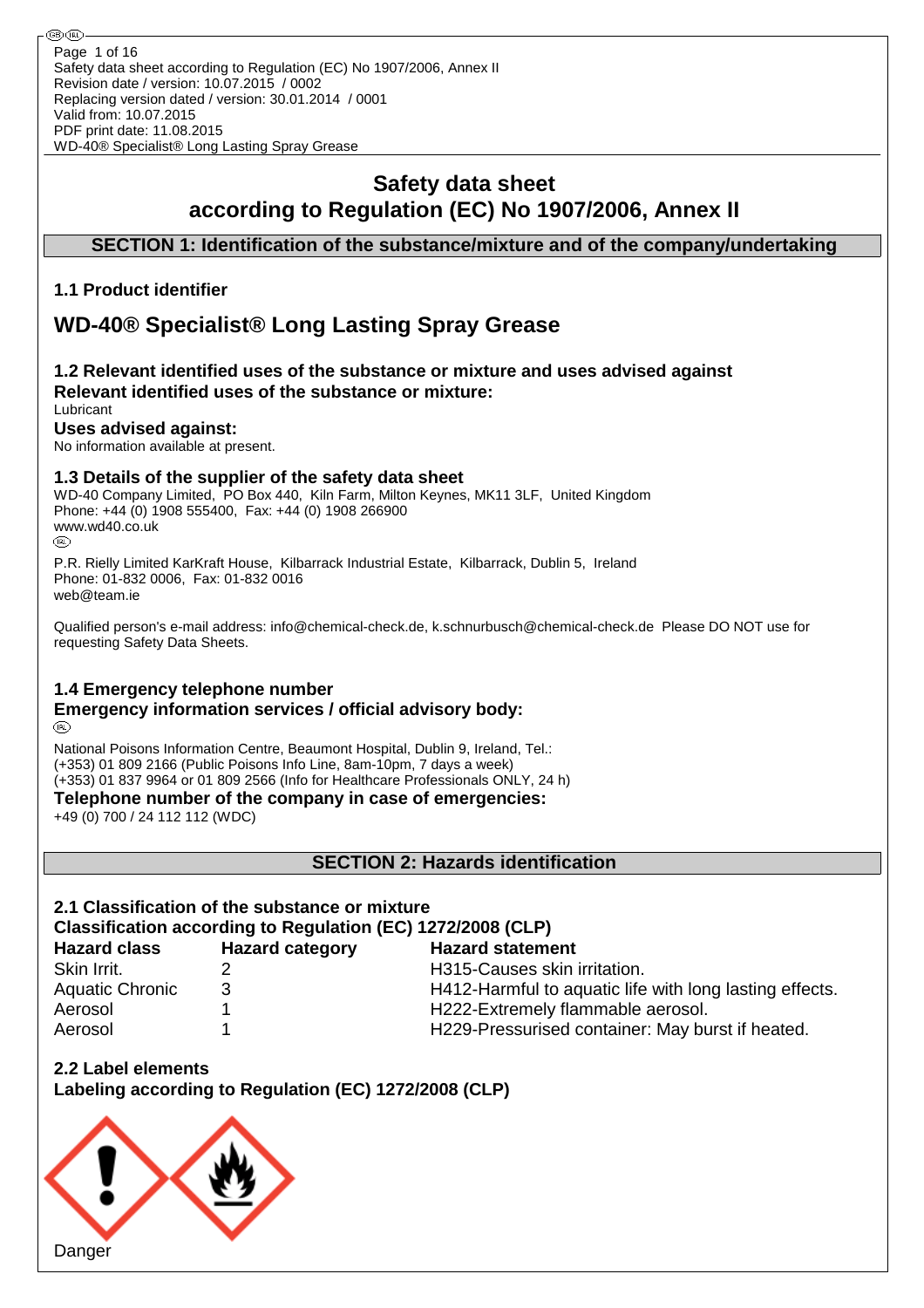H315-Causes skin irritation. H412-Harmful to aquatic life with long lasting effects. H222-Extremely flammable aerosol. H229- Pressurised container: May burst if heated.

P101-If medical advice is needed, have product container or label at hand. P102-Keep out of reach of children. P210-Keep away from heat, hot surfaces, sparks, open flames and other ignition sources. No smoking. P211-Do not spray on an open flame or other ignition source. P251-Do not pierce or burn, even after use. P273-Avoid release to the environment. P280- Wear protective gloves.

P332+P313-If skin irritation occurs: Get medical advice/attention.

P410+P412-Protect from sunlight. Do not expose to temperatures exceeding 50 °C.

P501-Dispose of contents/container safely.

Without adequate ventilation, formation of explosive mixtures may be possible.

#### **2.3 Other hazards**

The mixture does not contain any vPvB substance (vPvB = very persistent, very bioaccumulative) or is not included under XIII of the regulation (EC) 1907/2006.

The mixture does not contain any PBT substance (PBT = persistent, bioaccumulative, toxic) or is not included under XIII of the regulation (EC) 1907/2006.

### **REGULATION (EC) No 648/2004**

n.a.

# **SECTION 3: Composition/information on ingredients**

Aerosol

**3.1 Substance**

n.a.

| 3.2 Mixture                                                 |                         |
|-------------------------------------------------------------|-------------------------|
| Naphtha (petroleum), hydrotreated light                     |                         |
| <b>Registration number (REACH)</b>                          | --                      |
| <b>Index</b>                                                | 649-328-00-1            |
| <b>EINECS, ELINCS, NLP</b>                                  | 265-151-9               |
| <b>CAS</b>                                                  | 64742-49-0              |
| content %                                                   | $2.5 - 15$              |
| Classification according to Regulation (EC) 1272/2008 (CLP) | Flam. Lig. 2, H225      |
|                                                             | Skin Irrit. 2, H315     |
|                                                             | Aquatic Chronic 2, H411 |
|                                                             | Asp. Tox. 1, H304       |
|                                                             | STOT SE 3, H336         |

| Hydrocarbons, C9-C11, n-alkanes, isoalkanes, cyclics, < 2%  |                               |
|-------------------------------------------------------------|-------------------------------|
| aromatics                                                   |                               |
| <b>Registration number (REACH)</b>                          | 01-2119463258-33-XXXX         |
| <b>Index</b>                                                | $---$                         |
| <b>EINECS, ELINCS, NLP</b>                                  | 919-857-5 (REACH-IT List-No.) |
| <b>CAS</b>                                                  | ---                           |
| content %                                                   | $1 - 10$                      |
| Classification according to Regulation (EC) 1272/2008 (CLP) | Flam. Lig. 3, H226            |
|                                                             | Asp. Tox. 1, H304             |
|                                                             | STOT SE 3. H336               |

| Zinc alkyl dithiophosphate                                  |                         |
|-------------------------------------------------------------|-------------------------|
| <b>Registration number (REACH)</b>                          | $- -$                   |
| <b>Index</b>                                                | $---$                   |
| <b>EINECS, ELINCS, NLP</b>                                  | 272-028-3               |
| <b>CAS</b>                                                  | 68649-42-3              |
| content %                                                   | $0.1 - 1$               |
| Classification according to Regulation (EC) 1272/2008 (CLP) | Eye Irrit. 2, H319      |
|                                                             | Aquatic Chronic 2, H411 |

For the text of the H-phrases and classification codes (GHS/CLP), see Section 16.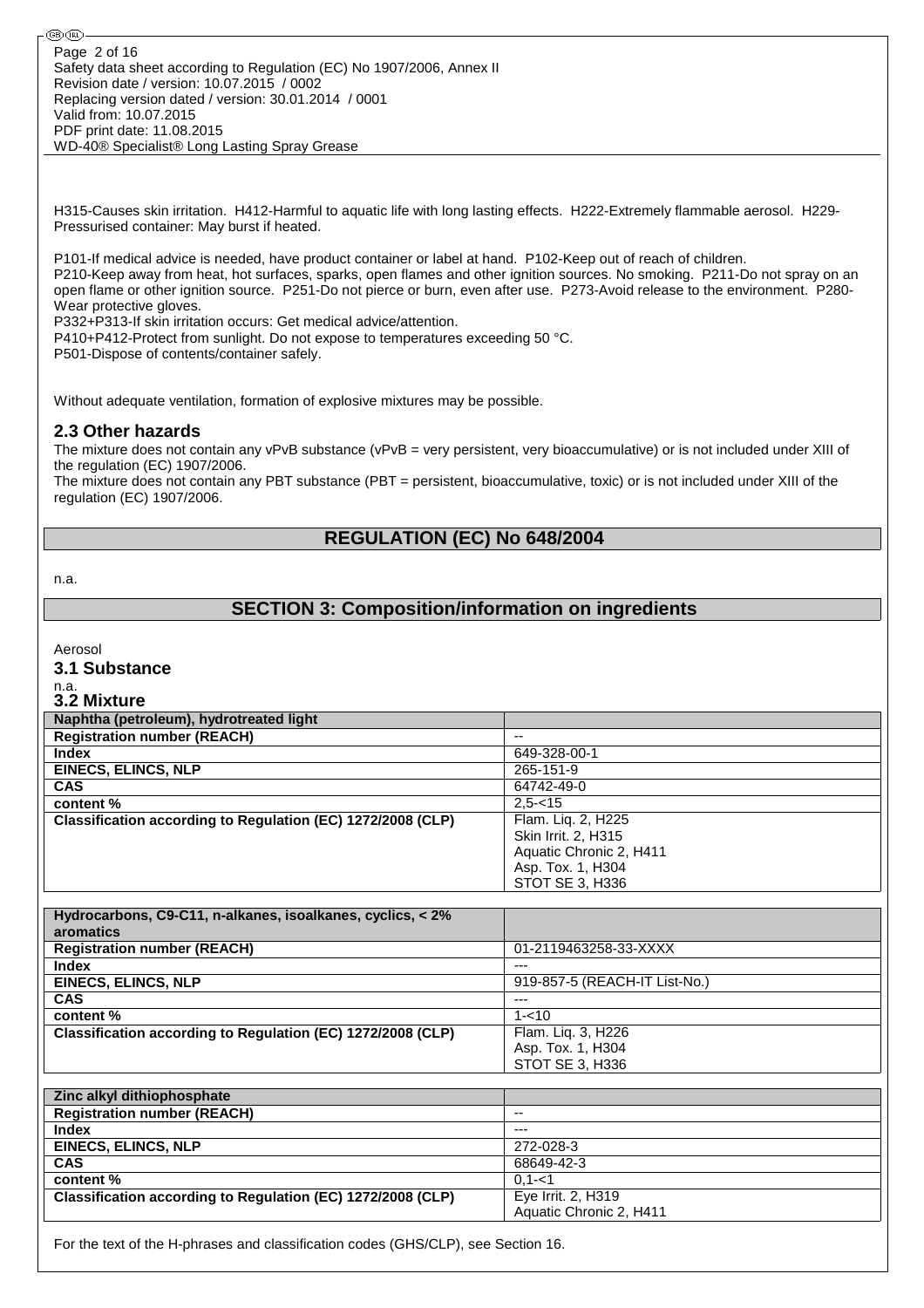The substances named in this section are given with their actual, appropriate classification!

For substances that are listed in appendix VI, table 3.1/3.2 of the regulation (EC) no. 1272/2008 (CLP regulation) this means that all notes that may be given here for the named classification have been taken into account.

If, for example, the note P is applied for a hydrocarbon then this has already been taken into account for the classification named here.

Quote: "Note P - The classification as a carcinogen or mutagen need not apply if it can be shown that the substance contains less than 0,1 % w/w benzene (EINECS No 200-753-7)."

Article 4 of the regulation (EC) no. 1272/2008 (CLP regulation) was also observed and taken into account for the classification named here.

### **SECTION 4: First aid measures**

# **4.1 Description of first aid measures**

#### **Inhalation**

Remove person from danger area.

Supply person with fresh air and consult doctor according to symptoms.

If the person is unconscious, place in a stable side position and consult a doctor.

#### **Skin contact**

Remove polluted, soaked clothing immediately, wash thoroughly with plenty of water and soap, in case of irritation of the skin (flare), consult a doctor.

#### **Eye contact**

Remove contact lenses.

Wash thoroughly for several minutes using copious water. Seek medical help if necessary.

#### Watering eyes **Ingestion**

Typically no exposure pathway. Rinse the mouth thoroughly with water. Do not induce vomiting. Consult doctor immediately.

#### **4.2 Most important symptoms and effects, both acute and delayed**

If applicable delayed symptoms and effects can be found in section 11 and the absorption route in section 4.1. The following may occur: Irritation of the eyes with long-term contact: Drying of the skin. Dermatitis (skin inflammation) At high concentrations: Irritation of the respiratory tract **Coughing** Dizziness Headaches Effect on the central nervous system Coordination disorders Unconsciousness Ingestion of large quantities:

Nausea Vomiting Danger of aspiration

Other dangerous properties cannot be ruled out.

In certain cases, the symptoms of poisoning may only appear after an extended period / after several hours.

**4.3 Indication of any immediate medical attention and special treatment needed**

n.c.

# **SECTION 5: Firefighting measures**

**5.1 Extinguishing media Suitable extinguishing media** CO<sub>2</sub> Extinction powder Water jet spray Large fire: Water jet spray / alcohol resistant foam **Unsuitable extinguishing media** High volume water jet **5.2 Special hazards arising from the substance or mixture**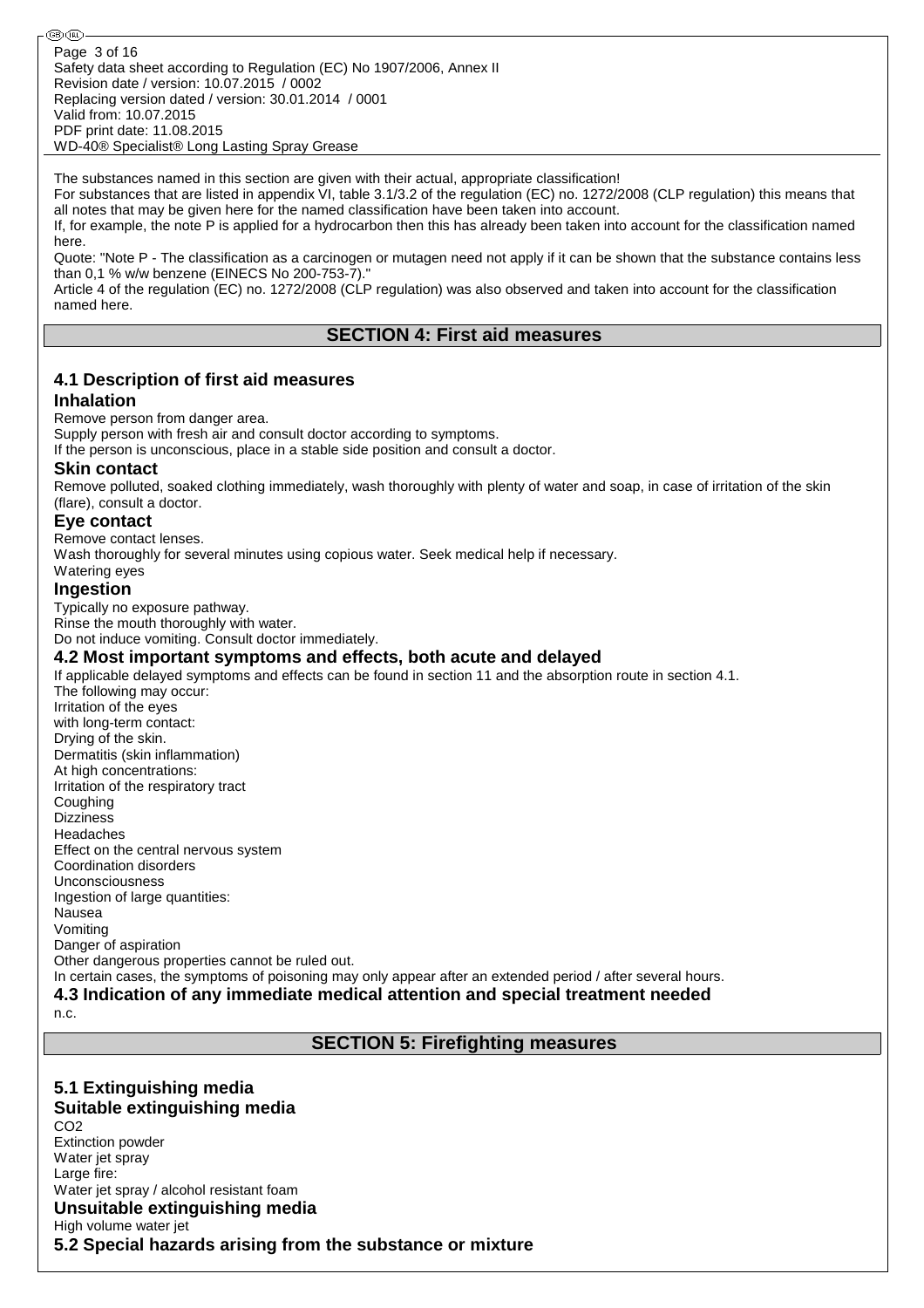Safety data sheet according to Regulation (EC) No 1907/2006, Annex II Revision date / version: 10.07.2015 / 0002 Replacing version dated / version: 30.01.2014 / 0001 Valid from: 10.07.2015 PDF print date: 11.08.2015 WD-40® Specialist® Long Lasting Spray Grease Page 4 of 16

In case of fire the following can develop: Oxides of carbon Toxic gases Danger of bursting (explosion) when heated Explosive vapour/air mixture

### **5.3 Advice for firefighters**

ை (RD

In case of fire and/or explosion do not breathe fumes. Protective respirator with independent air supply. According to size of fire Full protection, if necessary. Cool container at risk with water. Dispose of contaminated extinction water according to official regulations.

#### **SECTION 6: Accidental release measures**

#### **6.1 Personal precautions, protective equipment and emergency procedures**

Remove possible causes of ignition - do not smoke.

Ensure sufficient supply of air.

Avoid contact with eyes or skin.

If applicable, caution - risk of slipping.

#### **6.2 Environmental precautions**

Prevent surface and ground-water infiltration, as well as ground penetration. Prevent penetration into drains, cellars, working pits or other places in which accumulation could be hazardous. If accidental entry into drainage system occurs, inform responsible authorities.

#### **6.3 Methods and material for containment and cleaning up**

If spray or gas escapes, ensure ample fresh air is available.

Without adequate ventilation, formation of explosive mixtures may be possible. Active substance:

Soak up with absorbent material (e.g. universal binding agent, sand, diatomaceous earth) and dispose of according to Section 13. **6.4 Reference to other sections**

For personal protective equipment see Section 8 and for disposal instructions see Section 13.

# **SECTION 7: Handling and storage**

In addition to information given in this section, relevant information can also be found in section 8 and 6.1.

### **7.1 Precautions for safe handling**

### **7.1.1 General recommendations**

Ensure good ventilation.

Avoid inhalation of the vapours.

Keep away from sources of ignition - Do not smoke.

Take measures against electrostatic charging, if appropriate.

Do not use on hot surfaces. Avoid contact with eyes or skin.

Eating, drinking, smoking, as well as food-storage, is prohibited in work-room.

Observe directions on label and instructions for use.

Use working methods according to operating instructions.

#### **7.1.2 Notes on general hygiene measures at the workplace**

General hygiene measures for the handling of chemicals are applicable.

Wash hands before breaks and at end of work.

Keep away from food, drink and animal feedingstuffs.

Remove contaminated clothing and protective equipment before entering areas in which food is consumed.

#### **7.2 Conditions for safe storage, including any incompatibilities**

Keep out of access to unauthorised individuals.

Store product closed and only in original packing.

Not to be stored in gangways or stair wells.

Do not store with oxidizing agents.

Observe special regulations for aerosols!

Observe special storage conditions (in Germany, e.g., in accordance with the regulations in the "Betriebssicherheitsverordnung"). Keep protected from direct sunlight and temperatures over 50°C. Store in a well ventilated place.

Store in a dry place.

# **7.3 Specific end use(s)**

No information available at present.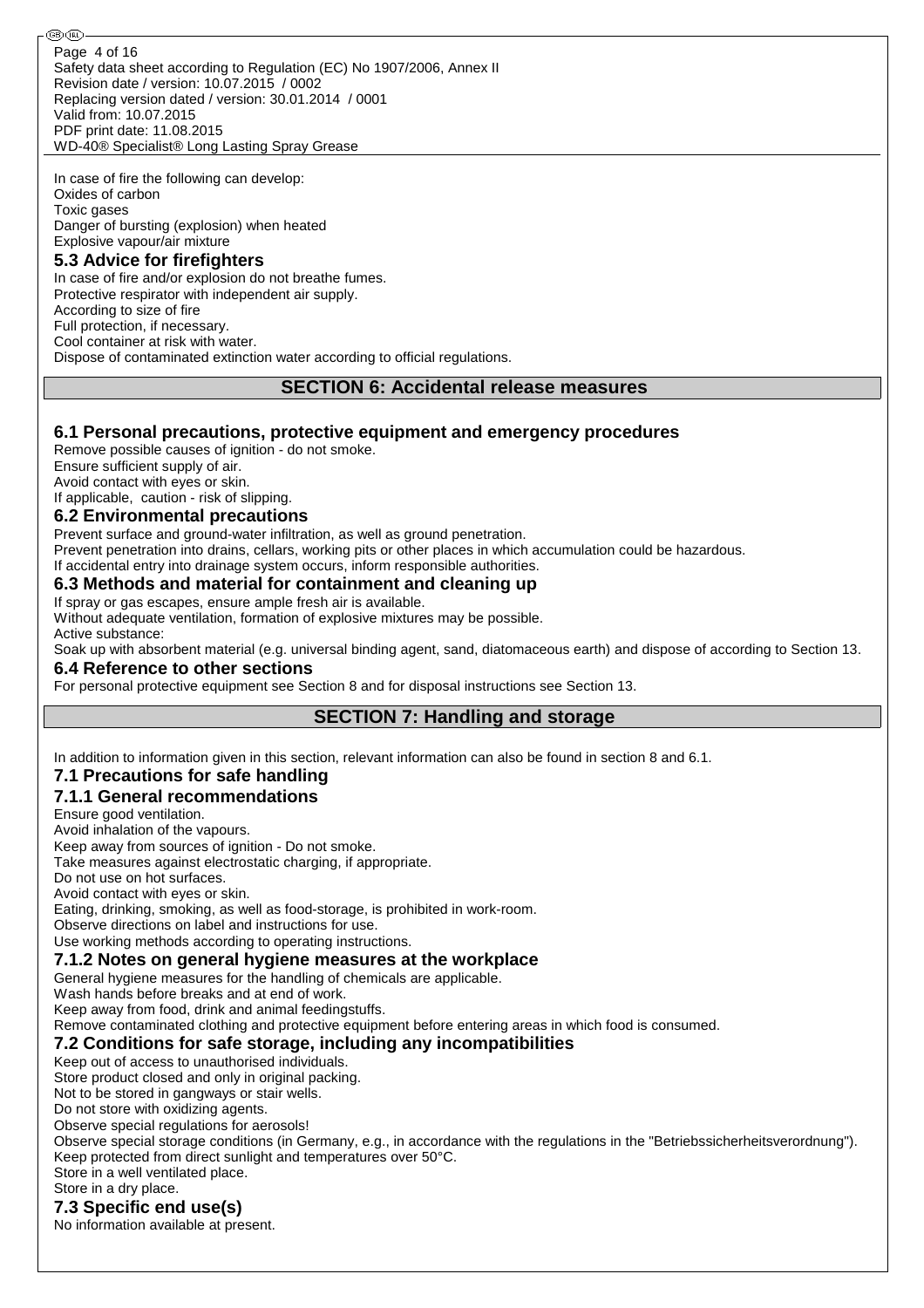# **SECTION 8: Exposure controls/personal protection**

#### **8.1 Control parameters**

Workplace exposure limit (WEL) of the total hydrocarbon solvent content of the mixture (RCP method according to EH40): 1000 mg/m3

| ⊛    | <b>Chemical Name</b>                                                                                                                          |                          | Naphtha (petroleum), hydrotreated light                                                                                                         |                                     |                          |                       |  |  |  |
|------|-----------------------------------------------------------------------------------------------------------------------------------------------|--------------------------|-------------------------------------------------------------------------------------------------------------------------------------------------|-------------------------------------|--------------------------|-----------------------|--|--|--|
|      | WEL-TWA: $1200 \text{ mg/m}$ 3 ( $>=$ C7 normal and<br>branched chain alkanes)                                                                |                          | WEL-STEL: ---                                                                                                                                   |                                     | ---                      |                       |  |  |  |
|      | Monitoring procedures:                                                                                                                        |                          | Draeger - Hydrocarbons 2/a (81 03 581)<br>Draeger - Hydrocarbons 0,1%/c (81 03 571)<br>Compur - KITA-187 S (551 174)                            |                                     |                          |                       |  |  |  |
|      | BMGV:<br>$---$                                                                                                                                |                          |                                                                                                                                                 | Other information:                  | $\overline{\phantom{a}}$ |                       |  |  |  |
| œ    | <b>Chemical Name</b>                                                                                                                          |                          | Naphtha (petroleum), hydrotreated light                                                                                                         |                                     |                          | Content %:2,5-<br>~15 |  |  |  |
| BLV: | OELV-8h: 600 mg/m3 (AGW)<br>Monitoring procedures:<br>$\overline{a}$                                                                          |                          | OELV-15min: 2(II) (AGW)<br>Draeger - Hydrocarbons 2/a (81 03 581)<br>Draeger - Hydrocarbons 0,1%/c (81 03 571)<br>Compur - KITA-187 S (551 174) | Other information:                  | ---                      |                       |  |  |  |
| ⊛    |                                                                                                                                               |                          |                                                                                                                                                 |                                     |                          | Content %:1-          |  |  |  |
|      | <b>Chemical Name</b>                                                                                                                          |                          | Hydrocarbons, C9-C11, n-alkanes, isoalkanes, cyclics, < 2% aromatics                                                                            |                                     |                          | < 10                  |  |  |  |
|      | WEL-TWA: 800 mg/m3<br>Monitoring procedures:                                                                                                  | $\overline{\phantom{a}}$ | WEL-STEL: ---<br>Draeger - Hydrocarbons 2/a (81 03 581)<br>Draeger - Hydrocarbons 0,1%/c (81 03 571)<br>Compur - KITA-187 S (551 174)           |                                     |                          |                       |  |  |  |
|      | BMGV:<br>$---$                                                                                                                                |                          |                                                                                                                                                 | Other information:<br>method, EH40) |                          | (WEL acc. to RCP-     |  |  |  |
| (BL) | <b>Chemical Name</b>                                                                                                                          |                          | Hydrocarbons, C9-C11, n-alkanes, isoalkanes, cyclics, < 2% aromatics                                                                            |                                     |                          | Content %:1-<br>~10   |  |  |  |
|      | OELV-8h: 100 ppm (573 mg/m3) (White Spirit)                                                                                                   |                          | OELV-15min: 125 ppm (720 mg/m3) (White<br>Spirit)                                                                                               |                                     |                          |                       |  |  |  |
|      | Monitoring procedures:                                                                                                                        | $\overline{\phantom{a}}$ | Draeger - Hydrocarbons 2/a (81 03 581)<br>Draeger - Hydrocarbons 0,1%/c (81 03 571)<br>Compur - KITA-187 S (551 174)                            |                                     |                          |                       |  |  |  |
| BLV: | $\scriptstyle \cdots$                                                                                                                         |                          |                                                                                                                                                 | Other information:                  | $\overline{a}$           |                       |  |  |  |
|      | <sup>39</sup> Chemical Name                                                                                                                   | Oil mist, mineral        |                                                                                                                                                 |                                     |                          | Content %:            |  |  |  |
|      | WEL-TWA: 5 mg/m3 (ACGIH)<br>Monitoring procedures:                                                                                            |                          | WEL-STEL: 10 mg/m3 (ACGIH)<br>Draeger - Oil 10/a-P (67 28 371)<br>Draeger - Oil Mist 1/a (67 33 031)                                            |                                     | ---                      |                       |  |  |  |
|      | BMGV:<br>$\overline{\phantom{a}}$                                                                                                             |                          |                                                                                                                                                 | Other information:                  | $---$                    |                       |  |  |  |
|      | <sup>49</sup> Chemical Name                                                                                                                   | Oil mist, mineral        |                                                                                                                                                 |                                     |                          | Content %:            |  |  |  |
|      | OELV-8h: 0,2 mg/m3 (Mineral oil, used in metal<br>working (inhalable)), 5 mg/m3 (Mineral oil, pure,<br>highly & severely refined (inhalable)) |                          | OELV-15min:                                                                                                                                     |                                     |                          |                       |  |  |  |
|      | Monitoring procedures:                                                                                                                        |                          | Draeger - Oil 10/a-P (67 28 371)<br>Draeger - Oil Mist 1/a (67 33 031)                                                                          |                                     |                          |                       |  |  |  |
|      | BLV: ---                                                                                                                                      |                          |                                                                                                                                                 | Other information:                  | $\overline{a}$           |                       |  |  |  |
|      | <sup>®</sup> Chemical Name<br>WEL-TWA: 2 mg/m3                                                                                                | Paraffin wax, fume       | WEL-STEL:<br>$6 \text{ mg/m}$ 3                                                                                                                 |                                     | ---                      | Content %:            |  |  |  |
|      | Monitoring procedures:<br><b>BMGV: ---</b>                                                                                                    |                          | ---                                                                                                                                             | Other information:                  |                          |                       |  |  |  |
| ®    | <b>Chemical Name</b>                                                                                                                          | Paraffin wax, fume       |                                                                                                                                                 |                                     |                          | Content %:            |  |  |  |
|      | OELV-8h: 2 mg/m3<br>Monitoring procedures:                                                                                                    |                          | OELV-15min:<br>$6 \text{ mg/m}$ 3<br>---                                                                                                        |                                     | ---                      |                       |  |  |  |
|      | <b>BLV: ---</b>                                                                                                                               |                          |                                                                                                                                                 | Other information:                  |                          |                       |  |  |  |
| ©B)  | <b>Chemical Name</b>                                                                                                                          | Propane                  |                                                                                                                                                 |                                     |                          | Content %:            |  |  |  |
|      | WEL-TWA: 1000 ppm (ACGIH)                                                                                                                     |                          | WEL-STEL: ---                                                                                                                                   |                                     | ---                      |                       |  |  |  |
|      | Monitoring procedures:<br>BMGV:<br>$---$                                                                                                      | $\overline{\phantom{a}}$ | Compur - KITA-125 SA (549 954)                                                                                                                  | Other information:                  | $\overline{a}$           |                       |  |  |  |
| ′തി  |                                                                                                                                               |                          |                                                                                                                                                 |                                     |                          |                       |  |  |  |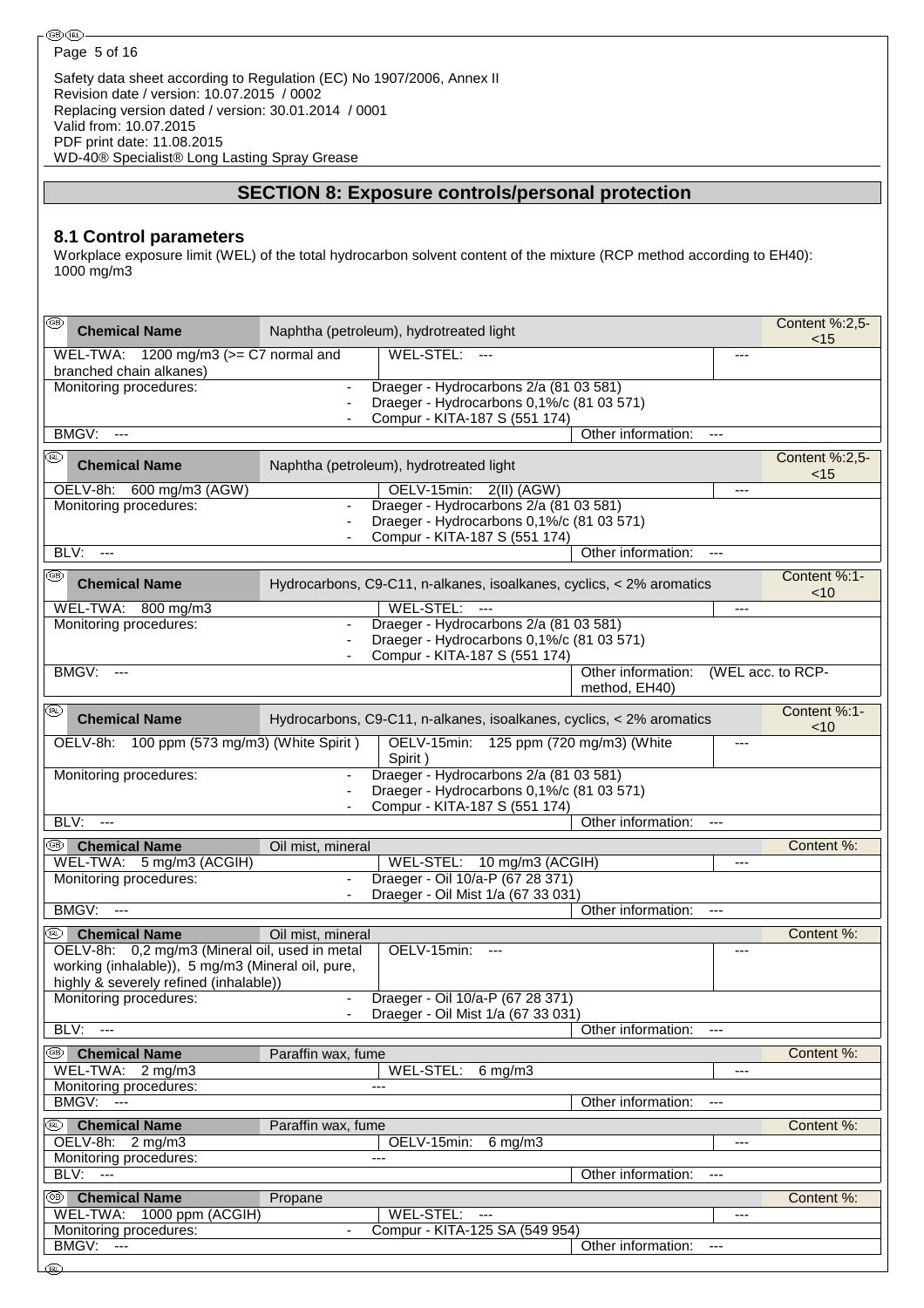ை® Page 6 of 16Safety data sheet according to Regulation (EC) No 1907/2006, Annex II Revision date / version: 10.07.2015 / 0002 Replacing version dated / version: 30.01.2014 / 0001 Valid from: 10.07.2015 PDF print date: 11.08.2015 WD-40® Specialist® Long Lasting Spray Grease

| <b>Chemical Name</b>                 | Propane          |                                   |                             |       | Content %: |
|--------------------------------------|------------------|-----------------------------------|-----------------------------|-------|------------|
| OELV-8h: 1000 ppm                    |                  | OELV-15min:<br>$---$              |                             | ---   |            |
| Monitoring procedures:               | $\blacksquare$   | Compur - KITA-125 SA (549 954)    |                             |       |            |
| BLV:<br>$---$                        |                  |                                   | Other information:          | Asphx |            |
| ⊛<br><b>Chemical Name</b>            | <b>Butane</b>    |                                   |                             |       | Content %: |
| WEL-TWA: 600 ppm (1450 mg/m3)        |                  | WEL-STEL: 750 ppm (1810 mg/m3)    |                             | ---   |            |
| Monitoring procedures:               |                  | Compur - KITA-221 SA (549 459)    |                             |       |            |
| <b>BMGV: ---</b>                     |                  |                                   | Other information:          | $---$ |            |
| <b>Chemical Name</b><br>(BL)         | <b>Butane</b>    |                                   |                             |       | Content %: |
| OELV-8h: 1000 ppm                    |                  | OELV-15min:<br>$---$              |                             | ---   |            |
| Monitoring procedures:               |                  | Compur - KITA-221 SA (549 459)    |                             |       |            |
| BLV: ---                             |                  |                                   | Other information:          | ---   |            |
| ⊛<br><b>Chemical Name</b>            | <b>Isobutane</b> |                                   |                             |       | Content %: |
| WEL-TWA: 1000 ppm (ACGIH)            |                  | WEL-STEL: ---                     |                             | ---   |            |
| Monitoring procedures:               |                  | Compur - KITA-113 SB(C) (549 368) |                             |       |            |
| BMGV: ---                            |                  |                                   | Other information:          | ---   |            |
| ⅏<br><b>Chemical Name</b>            | <b>Isobutane</b> |                                   |                             |       | Content %: |
| OELV-8h: 1000 ppm (1800 mg/m3) (LPG) |                  | OELV-15min:                       | 1250 ppm (2250 mg/m3) (LPG) | $---$ |            |
| Monitoring procedures:               |                  | Compur - KITA-113 SB(C) (549 368) |                             |       |            |
| BLV:<br>$---$                        |                  |                                   | Other information:          | ---   |            |

WEL-TWA = Workplace Exposure Limit - Long-term exposure limit (8-hour TWA (= time weighted average) reference period) EH40. AGW = "Arbeitsplatzgrenzwert" (workplace limit value, Germany). | WEL-STEL = Workplace Exposure Limit - Short-term exposure limit (15-minute reference period). | BMGV = Biological monitoring guidance value EH40. BGW = "Biologischer Grenzwert" (biological limit value, Germany) | Other information: Sen = Capable of causing occupational asthma. Sk = Can be absorbed through skin. Carc = Capable of causing cancer and/or heritable genetic damage.

\*\* = The exposure limit for this substance is repealed through the TRGS 900 (Germany) of January 2006 with the goal of revision.

 OELV-8h = Occupational Exposure Limit Value (8-hour reference period). (IFV) = Inhalable Fraction and Vapour. (I) = Inhalable Fraction. (R) = Respirable Fraction. | OELV-15min = Occupational Exposure Limit Value (15-minute reference period). (IFV) = Inhalable Fraction and Vapour. (I) = Inhalable Fraction. (R) = Respirable Fraction. | BLV = Biological limit value | Other information: Carc1A, Carc1B = carcinogenic substance, Cat. 1A or 1B. Muta1A, Muta1B = mutagenic substance, Cat. 1A or 1B. Repr1A, Repr1B  $=$  Substances known to be toxic for reproduction. Cat. 1A or 1B. Sk = can be absorbed through skin. Asphx = asphyxiant. Sen  $=$ Respiratory sensitizer. BOELV = Binding Occupational Exposure Limit Values. IOELV = Indicative Occupational Exposure Limit Values.

| Hydrocarbons, C9-C11, n-alkanes, isoalkanes, cyclics, < 2% aromatics |                         |                                |                  |              |                 |             |  |  |  |
|----------------------------------------------------------------------|-------------------------|--------------------------------|------------------|--------------|-----------------|-------------|--|--|--|
| Area of application                                                  | <b>Exposure route /</b> | <b>Effect on health</b>        | <b>Descripto</b> | <b>Value</b> | Unit            | <b>Note</b> |  |  |  |
|                                                                      | <b>Environmental</b>    |                                |                  |              |                 |             |  |  |  |
|                                                                      | compartment             |                                |                  |              |                 |             |  |  |  |
| Workers / employees                                                  | Human - dermal          | Long term, systemic<br>effects | <b>DNEL</b>      | 300          | mg/kg<br>bw/dav |             |  |  |  |
| Workers / employees                                                  | Human - inhalation      | Long term, systemic<br>effects | <b>DNEL</b>      | 1500         | mg/m3           |             |  |  |  |
| Consumer                                                             | Human - oral            | Long term, systemic<br>effects | <b>DNEL</b>      | 300          | mg/kg<br>bw/day |             |  |  |  |
| Consumer                                                             | Human - dermal          | Long term, systemic<br>effects | <b>DNEL</b>      | 300          | mg/kg<br>bw/dav |             |  |  |  |
| Consumer                                                             | Human - inhalation      | Long term, systemic<br>effects | <b>DNEL</b>      | 900          | mg/m3           |             |  |  |  |

# **8.2 Exposure controls 8.2.1 Appropriate engineering controls**

Ensure good ventilation. This can be achieved by local suction or general air extraction. If this is insufficient to maintain the concentration under the WEL or AGW values, suitable breathing protection should be worn. Applies only if maximum permissible exposure values are listed here.

#### **8.2.2 Individual protection measures, such as personal protective equipment**

General hygiene measures for the handling of chemicals are applicable.

Wash hands before breaks and at end of work.

Keep away from food, drink and animal feedingstuffs.

Remove contaminated clothing and protective equipment before entering areas in which food is consumed.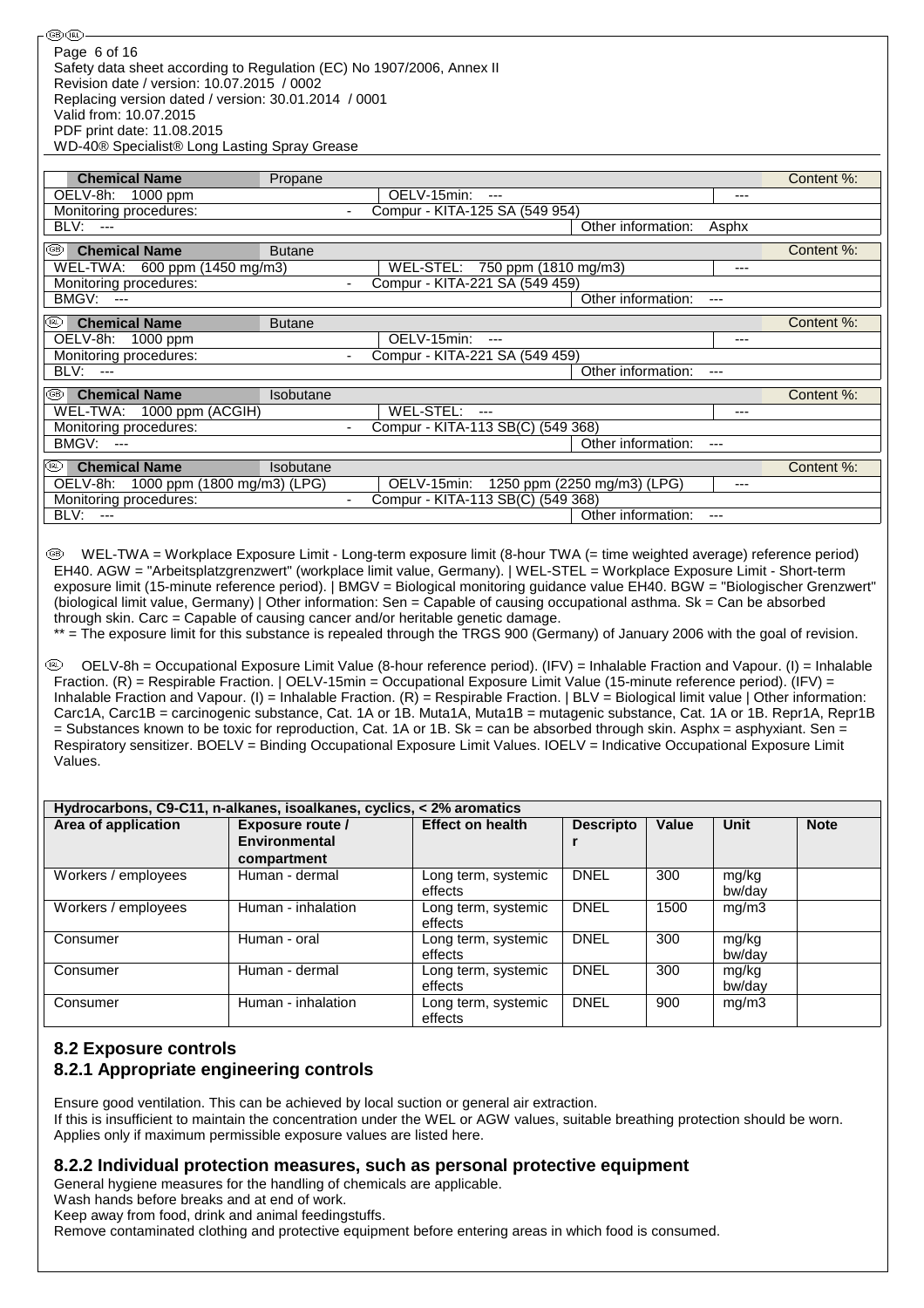Safety data sheet according to Regulation (EC) No 1907/2006, Annex II Revision date / version: 10.07.2015 / 0002 Replacing version dated / version: 30.01.2014 / 0001 Valid from: 10.07.2015 PDF print date: 11.08.2015 WD-40® Specialist® Long Lasting Spray Grease Eye/face protection: Tight fitting protective goggles with side protection (EN 166). Skin protection - Hand protection: Normally not necessary. With long-term contact: If applicable Protective nitrile gloves (EN 374) Minimum layer thickness in mm:  $0.4$ Permeation time (penetration time) in minutes:  $>=480$ Protective gloves made of polyvinyl alcohol (EN 374) Minimum layer thickness in mm: 1 Permeation time (penetration time) in minutes:  $= 480$ Protective Viton® / fluoroelastomer gloves (EN 374) Minimum layer thickness in mm: 0,7 Permeation time (penetration time) in minutes:  $= 480$ Protective hand cream recommended. Skin protection - Other: Protective working garments (e.g. safety shoes EN ISO 20345, long-sleeved protective working garments). Respiratory protection: Normally not necessary. If OES or MEL is exceeded. Filter A P2 (EN 14387), code colour brown, white At high concentrations: Respiratory protection appliance (insulation device) (e.g. EN 137 or EN 138) Observe wearing time limitations for respiratory protection equipment. Page 7 of 16

Thermal hazards: Not applicable

ை®

Additional information on hand protection - No tests have been performed.

In the case of mixtures, the selection has been made according to the knowledge available and the information about the contents. Selection of materials derived from glove manufacturer's indications.

Final selection of glove material must be made taking the breakthrough times, permeation rates and degradation into account. Selection of a suitable glove depends not only on the material but also on other quality characteristics and varies from manufacturer to manufacturer.

In the case of mixtures, the resistance of glove materials cannot be predicted and must therefore be tested before use. The exact breakthrough time of the glove material can be requested from the protective glove manufacturer and must be observed.

#### **8.2.3 Environmental exposure controls**

No information available at present.

### **SECTION 9: Physical and chemical properties**

### **9.1 Information on basic physical and chemical properties**

| Physical state:                          | Aerosol                                     |
|------------------------------------------|---------------------------------------------|
| Colour:                                  | Brown                                       |
| Odour:                                   | Characteristic                              |
| Odour threshold:                         | Not determined                              |
| pH-value:                                | n.a.                                        |
| Melting point/freezing point:            | >55 °C (Active substance)                   |
| Initial boiling point and boiling range: | $-40$ - $-2$ °C (Propellant gas)            |
| Flash point:                             | -104 °C (Propellant gas)                    |
| Evaporation rate:                        | Not determined                              |
| Flammability (solid, gas):               | Not determined                              |
| Lower explosive limit:                   | $0.8$ Vol-%                                 |
| Upper explosive limit:                   | $9$ Vol-%                                   |
| Vapour pressure:                         | 590-1760 kPa (Propellant gas)               |
| Vapour density (air $= 1$ ):             | Not determined                              |
| Density:                                 | 0.8275 (relative density, Active substance) |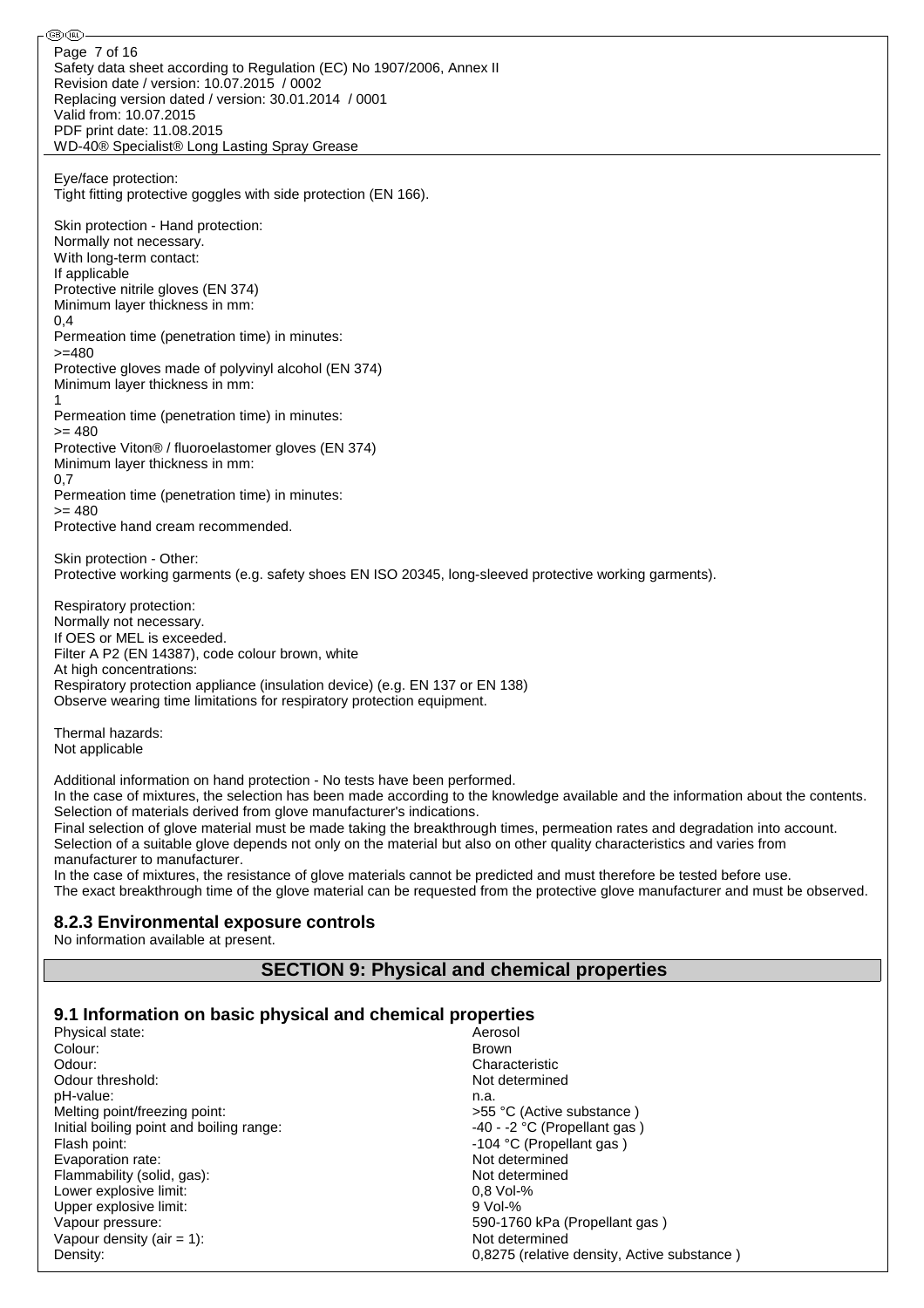Safety data sheet according to Regulation (EC) No 1907/2006, Annex II Revision date / version: 10.07.2015 / 0002 Replacing version dated / version: 30.01.2014 / 0001 Valid from: 10.07.2015 PDF print date: 11.08.2015 WD-40® Specialist® Long Lasting Spray Grease Page 8 of 16

Bulk density:<br>Solubility(ies): n.a. Not determined Solubility(ies): Water solubility: <br>
Partition coefficient (n-octanol/water): <br>
Partition coefficient (n-octanol/water): <br>
Partition coefficient (n-octanol/water): Partition coefficient (n-octanol/water): Auto-ignition temperature:<br>
Decomposition temperature:<br>
Not determined<br>
Not determined Decomposition temperature: Viscosity: 1320 cP (20°C, Active substance )<br>Explosive properties: 1320 cP (20°C, Active substance ) Explosive properties: Oxidising properties: No

# **9.2 Other information**

Fat solubility / solvent: Not determined Conductivity:<br>
Surface tension:<br>
Not determined<br>
Not determined Surface tension: Solvents content: Not determined

®®

Not determined

# **SECTION 10: Stability and reactivity**

#### **10.1 Reactivity**

The product has not been tested.

#### **10.2 Chemical stability**

Stable with proper storage and handling.

#### **10.3 Possibility of hazardous reactions**

No dangerous reactions are known.

#### **10.4 Conditions to avoid**

See also section 7. Heating, open flame, ignition sources Pressure increase will result in danger of bursting.

#### **10.5 Incompatible materials**

See also section 7.

Avoid contact with strong oxidizing agents.

#### **10.6 Hazardous decomposition products**

See also section 5.2

No decomposition when used as directed.

#### **SECTION 11: Toxicological information**

#### **11.1 Information on toxicological effects**

Possibly more information on health effects, see Section 2.1 (classification).

**WD-40® Specialist® Long Lasting Spray Grease**

| <b>Toxicity / effect</b>         | ----<br>Endpoi | Value | <b>Unit</b> | Organism | <b>Test method</b> | <b>Notes</b>             |
|----------------------------------|----------------|-------|-------------|----------|--------------------|--------------------------|
|                                  | nt             |       |             |          |                    |                          |
| Acute toxicity, by oral route:   |                |       |             |          |                    | n.d.a.                   |
| Acute toxicity, by dermal        |                |       |             |          |                    | n.d.a.                   |
| route:                           |                |       |             |          |                    |                          |
| Acute toxicity, by inhalation:   |                |       |             |          |                    | n.d.a.                   |
| Skin corrosion/irritation:       |                |       |             |          |                    | n.d.a.                   |
| Serious eye                      |                |       |             |          |                    | n.d.a.                   |
| damage/irritation:               |                |       |             |          |                    |                          |
| Respiratory or skin              |                |       |             |          |                    | n.d.a.                   |
| sensitisation:                   |                |       |             |          |                    |                          |
| Germ cell mutagenicity:          |                |       |             |          |                    | n.d.a.                   |
| Carcinogenicity:                 |                |       |             |          |                    | n.d.a.                   |
| Reproductive toxicity:           |                |       |             |          |                    | n.d.a.                   |
| Specific target organ toxicity - |                |       |             |          |                    | n.d.a.                   |
| single exposure (STOT-SE):       |                |       |             |          |                    |                          |
| Specific target organ toxicity - |                |       |             |          |                    | n.d.a.                   |
| repeated exposure (STOT-         |                |       |             |          |                    |                          |
| RE):                             |                |       |             |          |                    |                          |
| Aspiration hazard:               |                |       |             |          |                    | n.d.a.                   |
| Symptoms:                        |                |       |             |          |                    | n.d.a.                   |
| Other information:               |                |       |             |          |                    | Classification           |
|                                  |                |       |             |          |                    | according to calculation |
|                                  |                |       |             |          |                    | procedure.               |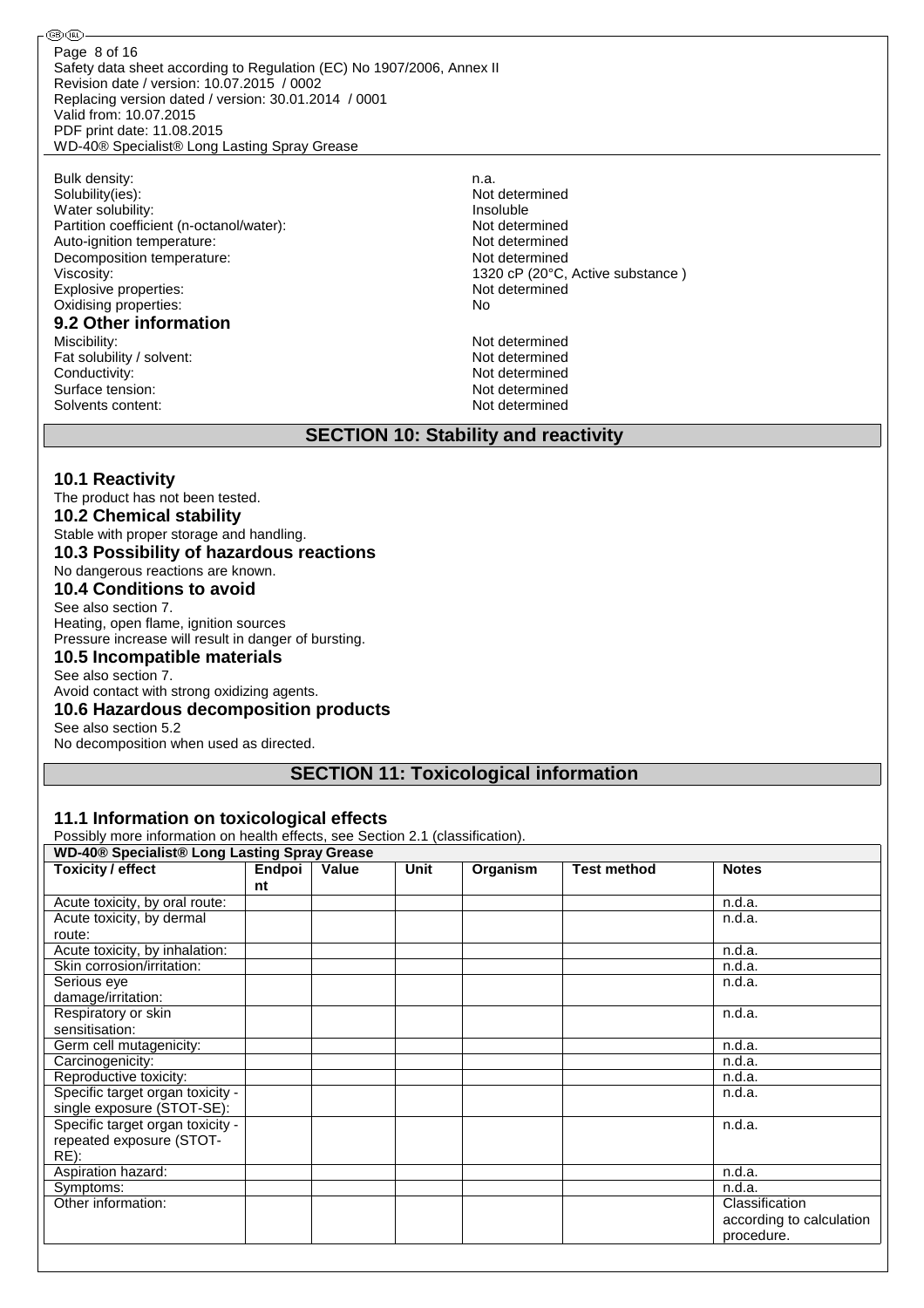| Naphtha (petroleum), hydrotreated light |              |              |             |          |                    |                                                                                                                                                                           |  |
|-----------------------------------------|--------------|--------------|-------------|----------|--------------------|---------------------------------------------------------------------------------------------------------------------------------------------------------------------------|--|
| <b>Toxicity / effect</b>                | Endpoi<br>nt | <b>Value</b> | <b>Unit</b> | Organism | <b>Test method</b> | <b>Notes</b>                                                                                                                                                              |  |
| Skin corrosion/irritation:              |              |              |             |          |                    | Repeated exposure<br>may cause skin<br>dryness or cracking.                                                                                                               |  |
| Germ cell mutagenicity:                 |              |              |             |          |                    | Negative                                                                                                                                                                  |  |
| Aspiration hazard:                      |              |              |             |          |                    | Yes                                                                                                                                                                       |  |
| Symptoms:                               |              |              |             |          |                    | drowsiness,<br>unconsciousness,<br>heart/circulatory<br>disorders, headaches,<br>cramps, drowsiness,<br>mucous membrane<br>irritation, dizziness,<br>nausea and vomiting. |  |

| Hydrocarbons, C9-C11, n-alkanes, isoalkanes, cyclics, < 2% aromatics |             |                 |         |                  |                        |                        |  |
|----------------------------------------------------------------------|-------------|-----------------|---------|------------------|------------------------|------------------------|--|
| <b>Toxicity / effect</b>                                             | Endpoi      | Value           | Unit    | Organism         | <b>Test method</b>     | <b>Notes</b>           |  |
|                                                                      | nt          |                 |         |                  |                        |                        |  |
| Acute toxicity, by oral route:                                       | LD50        | 5000            | mg/kg   | $\overline{Rat}$ |                        |                        |  |
| Acute toxicity, by oral route:                                       | LD50        | >5000           | mg/kg   | Rat              | OECD 401 (Acute        |                        |  |
|                                                                      |             |                 |         |                  | Oral Toxicity)         |                        |  |
| Acute toxicity, by dermal                                            | <b>LD50</b> | >5000           | mg/kg   | Rabbit           |                        |                        |  |
| route:                                                               |             |                 |         |                  |                        |                        |  |
| Acute toxicity, by dermal                                            | LD50        | >5000           | mg/kg   | Rabbit           | OECD 402 (Acute        |                        |  |
| route:                                                               |             |                 |         |                  | Dermal Toxicity)       |                        |  |
| Acute toxicity, by inhalation:                                       | LC50        | $\overline{>5}$ | mg/l/4h | $\overline{Rat}$ |                        |                        |  |
| Acute toxicity, by inhalation:                                       | LC50        | 5000            | mg/m3/  | Rat              | OECD 403 (Acute        |                        |  |
|                                                                      |             |                 | 8h      |                  | Inhalation Toxicity)   |                        |  |
| Skin corrosion/irritation:                                           |             |                 |         | Rabbit           | OECD 404 (Acute        | Not irritant, Repeated |  |
|                                                                      |             |                 |         |                  | Dermal                 | exposure may cause     |  |
|                                                                      |             |                 |         |                  | Irritation/Corrosion)  | skin dryness or        |  |
|                                                                      |             |                 |         |                  |                        | cracking.              |  |
| Serious eye                                                          |             |                 |         | Rabbit           | OECD 405 (Acute        | Not irritant           |  |
| damage/irritation:                                                   |             |                 |         |                  | Eye                    |                        |  |
|                                                                      |             |                 |         |                  | Irritation/Corrosion)  |                        |  |
| Respiratory or skin                                                  |             |                 |         | Guinea pig       | OECD 406 (Skin         | No (skin contact)      |  |
| sensitisation:                                                       |             |                 |         |                  | Sensitisation)         |                        |  |
| Germ cell mutagenicity:                                              |             |                 |         |                  | <b>OECD 471</b>        | Negative, Analogous    |  |
|                                                                      |             |                 |         |                  | (Bacterial Reverse     | conclusion             |  |
|                                                                      |             |                 |         |                  | <b>Mutation Test)</b>  |                        |  |
| Carcinogenicity:                                                     |             |                 |         |                  | <b>OECD 453</b>        | Negative, Analogous    |  |
|                                                                      |             |                 |         |                  | (Combined Chronic      | conclusion             |  |
|                                                                      |             |                 |         |                  | Toxicity/Carcinogenic  |                        |  |
|                                                                      |             |                 |         |                  | ity Studies)           |                        |  |
| Reproductive toxicity:                                               |             |                 |         |                  | OECD 414 (Prenatal     | Negative, Analogous    |  |
|                                                                      |             |                 |         |                  | Developmental          | conclusion             |  |
|                                                                      |             |                 |         |                  | <b>Toxicity Study)</b> |                        |  |
| Specific target organ toxicity -                                     |             |                 |         |                  |                        | May cause drowsiness   |  |
| single exposure (STOT-SE):                                           |             |                 |         |                  |                        | or dizziness.          |  |
| Aspiration hazard:                                                   |             |                 |         |                  |                        | Yes                    |  |
| Symptoms:                                                            |             |                 |         |                  |                        | unconsciousness,       |  |
|                                                                      |             |                 |         |                  |                        | headaches, dizziness,  |  |
|                                                                      |             |                 |         |                  |                        | reddening of the skin  |  |
| Specific target organ toxicity -                                     |             |                 |         |                  | <b>OECD 408</b>        | Not to be expected     |  |
| repeated exposure (STOT-                                             |             |                 |         |                  | (Repeated Dose 90-     |                        |  |
| RE), oral:                                                           |             |                 |         |                  | Day Oral Toxicity      |                        |  |
|                                                                      |             |                 |         |                  | Study in Rodents)      |                        |  |

| Zinc alkyl dithiophosphate |               |              |      |            |                    |                      |  |
|----------------------------|---------------|--------------|------|------------|--------------------|----------------------|--|
| <b>Toxicity / effect</b>   | <b>Endpoi</b> | <b>Value</b> | Unit | Organism   | <b>Test method</b> | <b>Notes</b>         |  |
|                            | nt            |              |      |            |                    |                      |  |
| Respiratory or skin        |               |              |      | Guinea pig |                    | Not sensitizising    |  |
| sensitisation:             |               |              |      |            |                    |                      |  |
| Symptoms:                  |               |              |      |            |                    | drying of the skin., |  |
|                            |               |              |      |            |                    | diarrhoea, nausea    |  |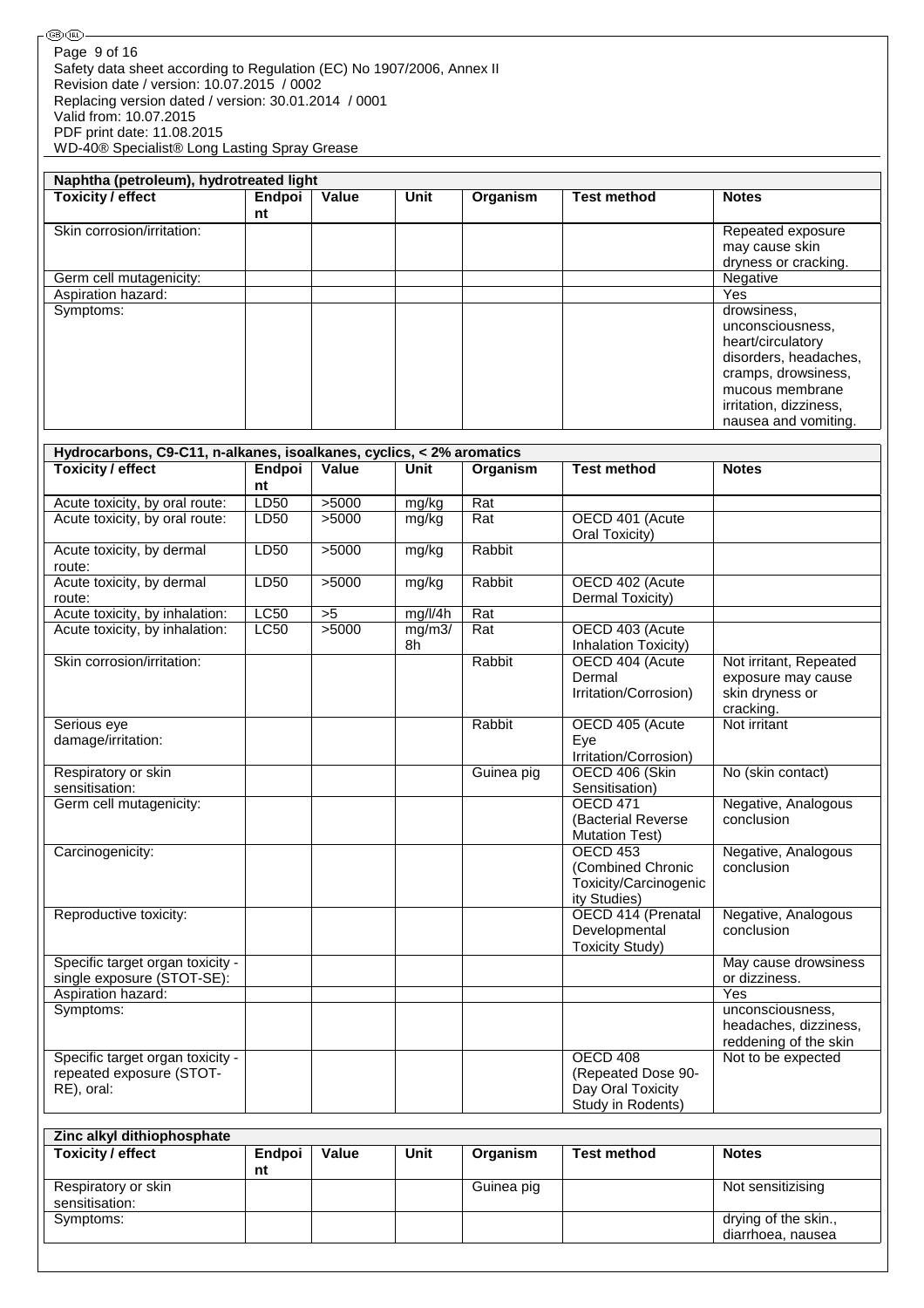| Paraffin wax, fume |        |       |      |          |             |              |
|--------------------|--------|-------|------|----------|-------------|--------------|
| Toxicity / effect  | Endpoi | Value | Unit | Organism | Test method | <b>Notes</b> |
|                    | nt     |       |      |          |             |              |
| Symptoms:          |        |       |      |          |             | diarrhoea    |

| Propane                  |              |       |      |          |                                                         |                                                                                                                                                      |
|--------------------------|--------------|-------|------|----------|---------------------------------------------------------|------------------------------------------------------------------------------------------------------------------------------------------------------|
| <b>Toxicity / effect</b> | Endpoi<br>nt | Value | Unit | Organism | <b>Test method</b>                                      | <b>Notes</b>                                                                                                                                         |
| Germ cell mutagenicity:  |              |       |      |          | OECD 471<br>(Bacterial Reverse<br><b>Mutation Test)</b> | Negative                                                                                                                                             |
| Symptoms:                |              |       |      |          |                                                         | breathing difficulties,<br>unconsciousness,<br>frostbite, headaches,<br>cramps, mucous<br>membrane irritation,<br>dizziness, nausea and<br>vomiting. |

| <b>Butane</b>                  |              |       |         |          |                                                          |                                                                                                                                                                                       |
|--------------------------------|--------------|-------|---------|----------|----------------------------------------------------------|---------------------------------------------------------------------------------------------------------------------------------------------------------------------------------------|
| <b>Toxicity / effect</b>       | Endpoi<br>nt | Value | Unit    | Organism | <b>Test method</b>                                       | <b>Notes</b>                                                                                                                                                                          |
| Acute toxicity, by inhalation: | <b>LC50</b>  | 658   | mg/l/4h | Rat      |                                                          |                                                                                                                                                                                       |
| Germ cell mutagenicity:        |              |       |         |          | OECD 471<br>(Bacterial Reverse)<br><b>Mutation Test)</b> | Negative                                                                                                                                                                              |
| Symptoms:                      |              |       |         |          |                                                          | ataxia, breathing<br>difficulties, drowsiness,<br>unconsciousness,<br>frostbite, disturbed<br>heart rhythm,<br>headaches, cramps,<br>intoxication, dizziness,<br>nausea and vomiting. |

| <b>Isobutane</b>               |             |       |         |          |                                        |                                                                                         |
|--------------------------------|-------------|-------|---------|----------|----------------------------------------|-----------------------------------------------------------------------------------------|
| <b>Toxicity / effect</b>       | Endpoi      | Value | Unit    | Organism | <b>Test method</b>                     | <b>Notes</b>                                                                            |
|                                | nt          |       |         |          |                                        |                                                                                         |
| Acute toxicity, by inhalation: | <b>LC50</b> | 658   | mq/l/4h | Rat      |                                        |                                                                                         |
| Serious eye                    |             |       |         | Rabbit   |                                        | Not irritant                                                                            |
| damage/irritation:             |             |       |         |          |                                        |                                                                                         |
| Germ cell mutagenicity:        |             |       |         |          | <b>OECD 471</b><br>(Bacterial Reverse) | Negative                                                                                |
|                                |             |       |         |          | <b>Mutation Test)</b>                  |                                                                                         |
| Symptoms:                      |             |       |         |          |                                        | unconsciousness,<br>frostbite, headaches,<br>cramps, dizziness,<br>nausea and vomiting. |

# **SECTION 12: Ecological information**

Possibly more information on environmental effects, see Section 2.1 (classification).

| WD-40® Specialist® Long Lasting Spray Grease |                 |      |       |      |          |                    |              |
|----------------------------------------------|-----------------|------|-------|------|----------|--------------------|--------------|
| Toxicity / effect                            | <b>Endpoint</b> | Time | Value | Unit | Organism | <b>Test method</b> | <b>Notes</b> |
| Toxicity to fish:                            |                 |      |       |      |          |                    | n.d.a.       |
| Toxicity to daphnia:                         |                 |      |       |      |          |                    | n.d.a.       |
| Toxicity to algae:                           |                 |      |       |      |          |                    | n.d.a.       |
| Persistence and                              |                 |      |       |      |          |                    | n.d.a.       |
| degradability:                               |                 |      |       |      |          |                    |              |
| <b>Bioaccumulative</b>                       |                 |      |       |      |          |                    | n.d.a.       |
| potential:                                   |                 |      |       |      |          |                    |              |
| Mobility in soil:                            |                 |      |       |      |          |                    | n.d.a.       |
| Results of PBT and                           |                 |      |       |      |          |                    | n.d.a.       |
| vPvB assessment                              |                 |      |       |      |          |                    |              |
| Other adverse effects:                       |                 |      |       |      |          |                    | n.d.a.       |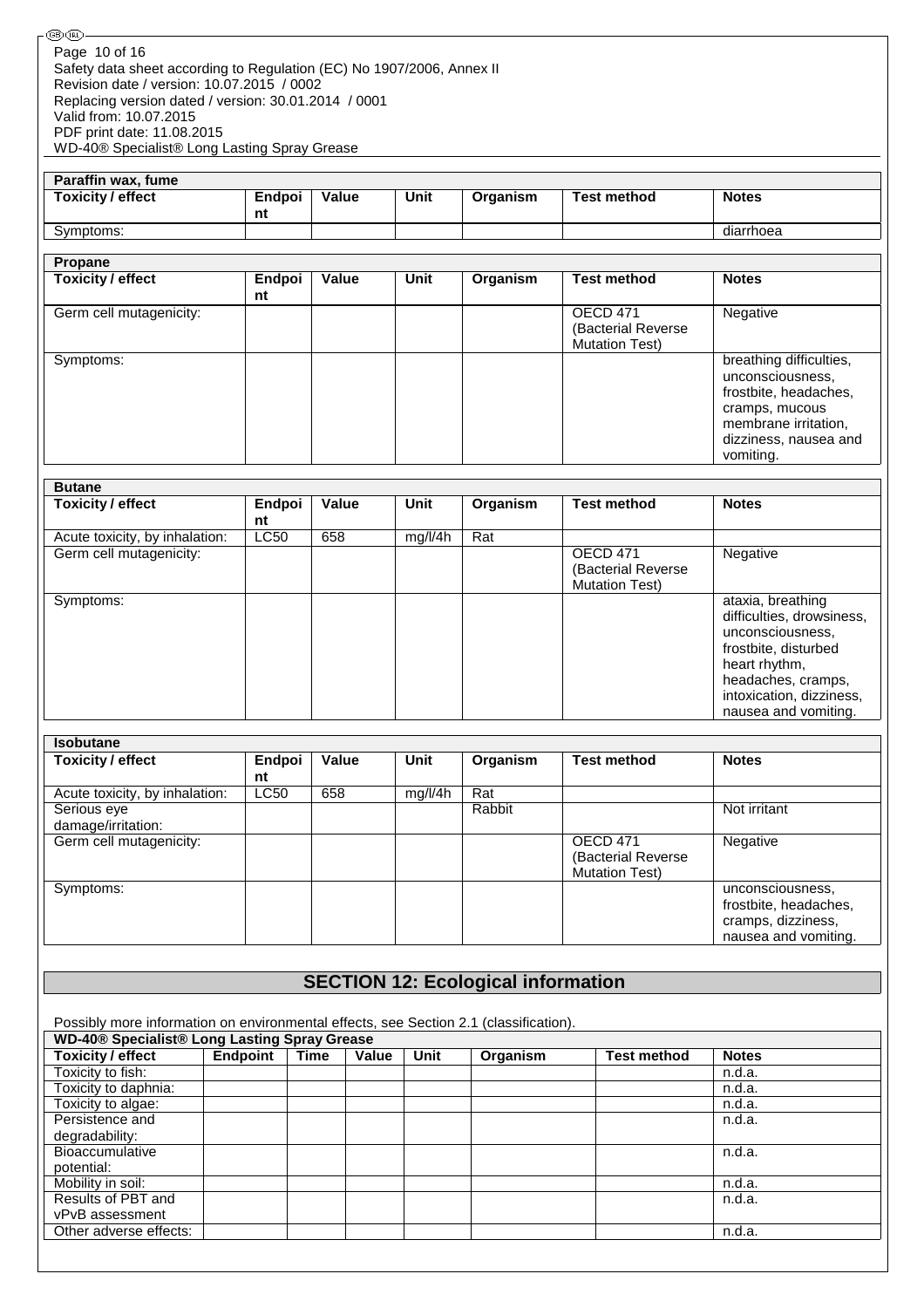| (GB) (IRL)                                                                                                                                                                                   |                   |             |                |                          |                                     |                                                                                          |                                                 |
|----------------------------------------------------------------------------------------------------------------------------------------------------------------------------------------------|-------------------|-------------|----------------|--------------------------|-------------------------------------|------------------------------------------------------------------------------------------|-------------------------------------------------|
| Page 11 of 16<br>Safety data sheet according to Regulation (EC) No 1907/2006, Annex II<br>Revision date / version: 10.07.2015 / 0002<br>Replacing version dated / version: 30.01.2014 / 0001 |                   |             |                |                          |                                     |                                                                                          |                                                 |
| Valid from: 10.07.2015<br>PDF print date: 11.08.2015<br>WD-40® Specialist® Long Lasting Spray Grease                                                                                         |                   |             |                |                          |                                     |                                                                                          |                                                 |
| Other information:                                                                                                                                                                           |                   |             |                |                          |                                     |                                                                                          | According to the<br>recipe, contains no<br>AOX. |
|                                                                                                                                                                                              |                   |             |                |                          |                                     |                                                                                          |                                                 |
| Naphtha (petroleum), hydrotreated light<br><b>Toxicity / effect</b>                                                                                                                          | <b>Endpoint</b>   | <b>Time</b> | Value          | Unit                     | Organism                            | <b>Test method</b>                                                                       | <b>Notes</b>                                    |
| Toxicity to daphnia:                                                                                                                                                                         | <b>LC50</b>       | 48h         | $\overline{3}$ | mg/l                     | Daphnia magna                       |                                                                                          |                                                 |
| Bioaccumulative                                                                                                                                                                              | Log Pow           |             | $3,4-$         |                          |                                     |                                                                                          |                                                 |
| potential:                                                                                                                                                                                   |                   |             | 5,2            |                          |                                     |                                                                                          |                                                 |
| Hydrocarbons, C9-C11, n-alkanes, isoalkanes, cyclics, < 2% aromatics                                                                                                                         |                   |             |                |                          |                                     |                                                                                          |                                                 |
| <b>Toxicity / effect</b>                                                                                                                                                                     | <b>Endpoint</b>   | <b>Time</b> | Value          | Unit                     | Organism                            | <b>Test method</b>                                                                       | <b>Notes</b>                                    |
| Toxicity to fish:                                                                                                                                                                            | <b>LC50</b>       | 96h         | >1000          | mg/l                     | Oncorhynchus<br>mykiss              | OECD <sub>203</sub><br>(Fish, Acute<br><b>Toxicity Test)</b>                             |                                                 |
| Toxicity to fish:                                                                                                                                                                            | LL50              | 96h         | >1000          | mg/l                     | Oncorhynchus<br>mykiss              |                                                                                          |                                                 |
| Toxicity to fish:                                                                                                                                                                            | <b>NOELR</b>      | 28d         | 0,13           | mg/l                     | Oncorhynchus<br>mykiss              | QSAR                                                                                     |                                                 |
| Toxicity to daphnia:                                                                                                                                                                         | <b>EC50</b>       | 48h         | >1000          | mg/l                     | Daphnia magna                       | OECD 202<br>(Daphnia sp.<br>Acute<br>Immobilisation                                      |                                                 |
| Toxicity to daphnia:                                                                                                                                                                         | <b>NOELR</b>      | 21d         | 0,23           | mg/l                     | Daphnia magna                       | Test)<br>QSAR                                                                            |                                                 |
| Toxicity to algae:                                                                                                                                                                           | Erc50             | 72h         | >1000          | mg/l                     | Pseudokirchnerie<br>lla subcapitata | <b>OECD 201</b><br>(Alga, Growth                                                         |                                                 |
| Toxicity to algae:                                                                                                                                                                           | EbC <sub>50</sub> | 72h         | >1000          | mg/l                     | Pseudokirchnerie<br>lla subcapitata | Inhibition Test)<br><b>OECD 201</b><br>(Alga, Growth<br>Inhibition Test)                 |                                                 |
| Toxicity to algae:                                                                                                                                                                           | <b>EL50</b>       | 72h         | >1000          | mg/l                     | Pseudokirchnerie<br>lla subcapitata |                                                                                          |                                                 |
| Toxicity to algae:                                                                                                                                                                           | <b>NOELR</b>      | 72h         | 100            | mg/l                     | Raphidocelis<br>subcapitata         | <b>OECD 201</b><br>(Alga, Growth<br>Inhibition Test)                                     |                                                 |
| Toxicity to algae:                                                                                                                                                                           | <b>NOELR</b>      | 72h         | 100            | mg/l                     | Raphidocelis<br>subcapitata         | OECD <sub>201</sub><br>(Alga, Growth<br>Inhibition Test)                                 | groth rate                                      |
| Toxicity to algae:                                                                                                                                                                           | <b>NOELR</b>      | 72h         | 100            | mg/l                     | Pseudokirchnerie<br>lla subcapitata |                                                                                          |                                                 |
| Toxicity to algae:                                                                                                                                                                           | <b>NOELR</b>      | 72h         | $\overline{3}$ | mg/l                     | Pseudokirchnerie<br>lla subcapitata | <b>OECD 201</b><br>(Alga, Growth<br>Inhibition Test)                                     |                                                 |
| Persistence and<br>degradability:                                                                                                                                                            |                   | 28d         | 80             | $\frac{0}{6}$            |                                     | <b>OECD 301 F</b><br>(Ready<br>Biodegradability<br>- Manometric<br>Respirometry<br>Test) |                                                 |
| Persistence and<br>degradability:                                                                                                                                                            |                   | 28d         | 80             | $\overline{\frac{9}{6}}$ |                                     | <b>OECD 301 F</b><br>(Ready<br>Biodegradability<br>- Manometric<br>Respirometry          | Readily biodegradable                           |
| Results of PBT and<br>vPvB assessment                                                                                                                                                        |                   |             |                |                          |                                     | Test)                                                                                    | No PBT substance, No<br>vPvB substance          |
|                                                                                                                                                                                              |                   |             |                |                          |                                     |                                                                                          |                                                 |
| Zinc alkyl dithiophosphate<br><b>Toxicity / effect</b>                                                                                                                                       | <b>Endpoint</b>   | <b>Time</b> | Value          | Unit                     | Organism                            | <b>Test method</b>                                                                       | <b>Notes</b>                                    |
| Toxicity to fish:                                                                                                                                                                            | <b>LC50</b>       | 96h         | $1 - 35$       | mg/l                     | Pimephales<br>promelas              | <b>OECD 203</b><br>(Fish, Acute                                                          |                                                 |
| Toxicity to daphnia:                                                                                                                                                                         | <b>EC50</b>       | 48h         | $1 - 1,5$      | mg/l                     | Daphnia magna                       | <b>Toxicity Test)</b>                                                                    |                                                 |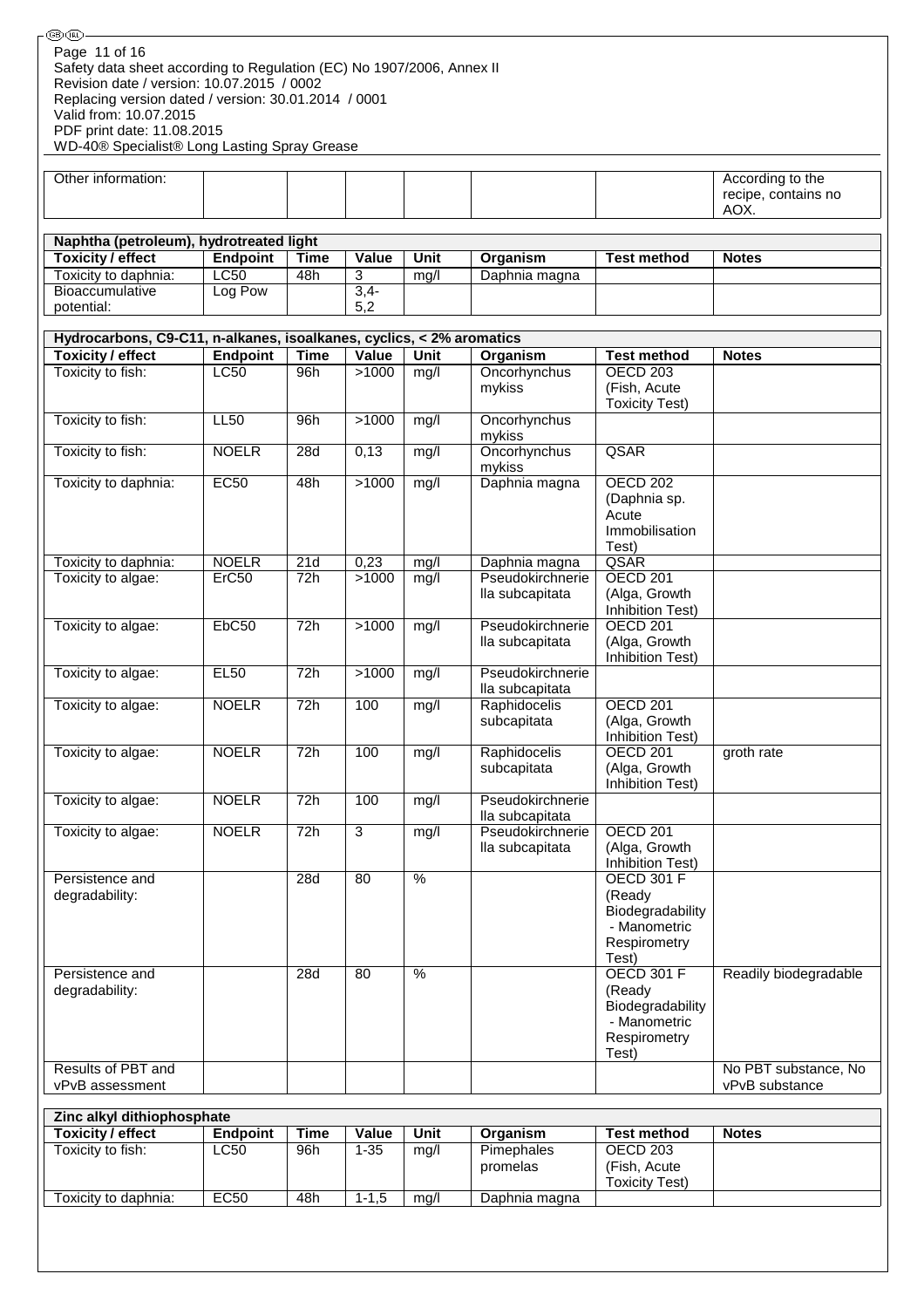| (GB) (IRL)                                                                             |
|----------------------------------------------------------------------------------------|
| Page 12 of 16<br>Safety data sheet according to Regulation (EC) No 1907/2006, Annex II |
| Revision date / version: 10.07.2015 / 0002                                             |
| Replacing version dated / version: 30.01.2014 / 0001                                   |
| Valid from: 10.07.2015                                                                 |
| PDF print date: 11.08.2015                                                             |
| WD-40® Specialist® Long Lasting Spray Grease                                           |
|                                                                                        |

| Toxicity to bacteria: | EC50 | 3h | 11-36 | mq/l | activated sludge | OECD 209<br>(Activated<br>Sludge,<br>Respiration |
|-----------------------|------|----|-------|------|------------------|--------------------------------------------------|
|                       |      |    |       |      |                  | <b>Inhibition Test</b><br>(Carbon and            |
|                       |      |    |       |      |                  | Ammonium<br>Oxidation))                          |

| Propane                               |                 |             |       |      |          |                    |                                                                                          |
|---------------------------------------|-----------------|-------------|-------|------|----------|--------------------|------------------------------------------------------------------------------------------|
| <b>Toxicity / effect</b>              | <b>Endpoint</b> | <b>Time</b> | Value | Unit | Organism | <b>Test method</b> | <b>Notes</b>                                                                             |
| Bioaccumulative<br>potential:         | Log Pow         |             | 2,28  |      |          |                    | A notable biological<br>accumulation potential<br>is not to be expected<br>(LogPow 1-3). |
| Results of PBT and<br>vPvB assessment |                 |             |       |      |          |                    | No PBT substance, No<br>vPvB substance                                                   |
|                                       |                 |             |       |      |          |                    |                                                                                          |

| <b>Butane</b>                 |                 |      |       |      |          |                    |                                                                                          |
|-------------------------------|-----------------|------|-------|------|----------|--------------------|------------------------------------------------------------------------------------------|
| <b>Toxicity / effect</b>      | <b>Endpoint</b> | Time | Value | Unit | Organism | <b>Test method</b> | <b>Notes</b>                                                                             |
| Bioaccumulative<br>potential: | Log Pow         |      | 2,98  |      |          |                    | A notable biological<br>accumulation potential<br>is not to be expected<br>(LogPow 1-3). |
| Results of PBT and            |                 |      |       |      |          |                    | No PBT substance, No                                                                     |
| vPvB assessment               |                 |      |       |      |          |                    | vPvB substance                                                                           |

# **SECTION 13: Disposal considerations**

### **13.1 Waste treatment methods**

#### **For the substance / mixture / residual amounts**

EC disposal code no.:

The waste codes are recommendations based on the scheduled use of this product.

Owing to the user's specific conditions for use and disposal, other waste codes may be

allocated under certain circumstances. (2014/955/EU)

07 06 04 other organic solvents, washing liquids and mother liquors

16 05 04 gases in pressure containers (including halons) containing hazardous substances

Recommendation:

Sewage disposal shall be discouraged.

Pay attention to local and national official regulations.

Take full aerosol cans to problem waste collection.

Take emptied aerosol cans to valuable material collection.

#### **For contaminated packing material**

Pay attention to local and national official regulations.

15 01 04 metallic packaging

15 01 10 packaging containing residues of or contaminated by hazardous substances

Do not perforate, cut up or weld uncleaned container.

# **SECTION 14: Transport information**

| <b>General statements</b>                   |                |
|---------------------------------------------|----------------|
| UN number:                                  | 1950           |
| Transport by road/by rail (ADR/RID)         | M              |
| UN proper shipping name:                    |                |
| UN 1950 AEROSOLS                            |                |
| Transport hazard class(es):                 | 2.1            |
| Packing group:                              | ۰.             |
| Classification code:                        | 5F             |
| LQ (ADR 2015):                              | 1 <sub>L</sub> |
| Environmental hazards:                      | Not applicable |
| Tunnel restriction code:                    | D              |
| <b>Transport by sea (IMDG-code)</b>         | T.             |
| UN proper shipping name:<br><b>AEROSOLS</b> |                |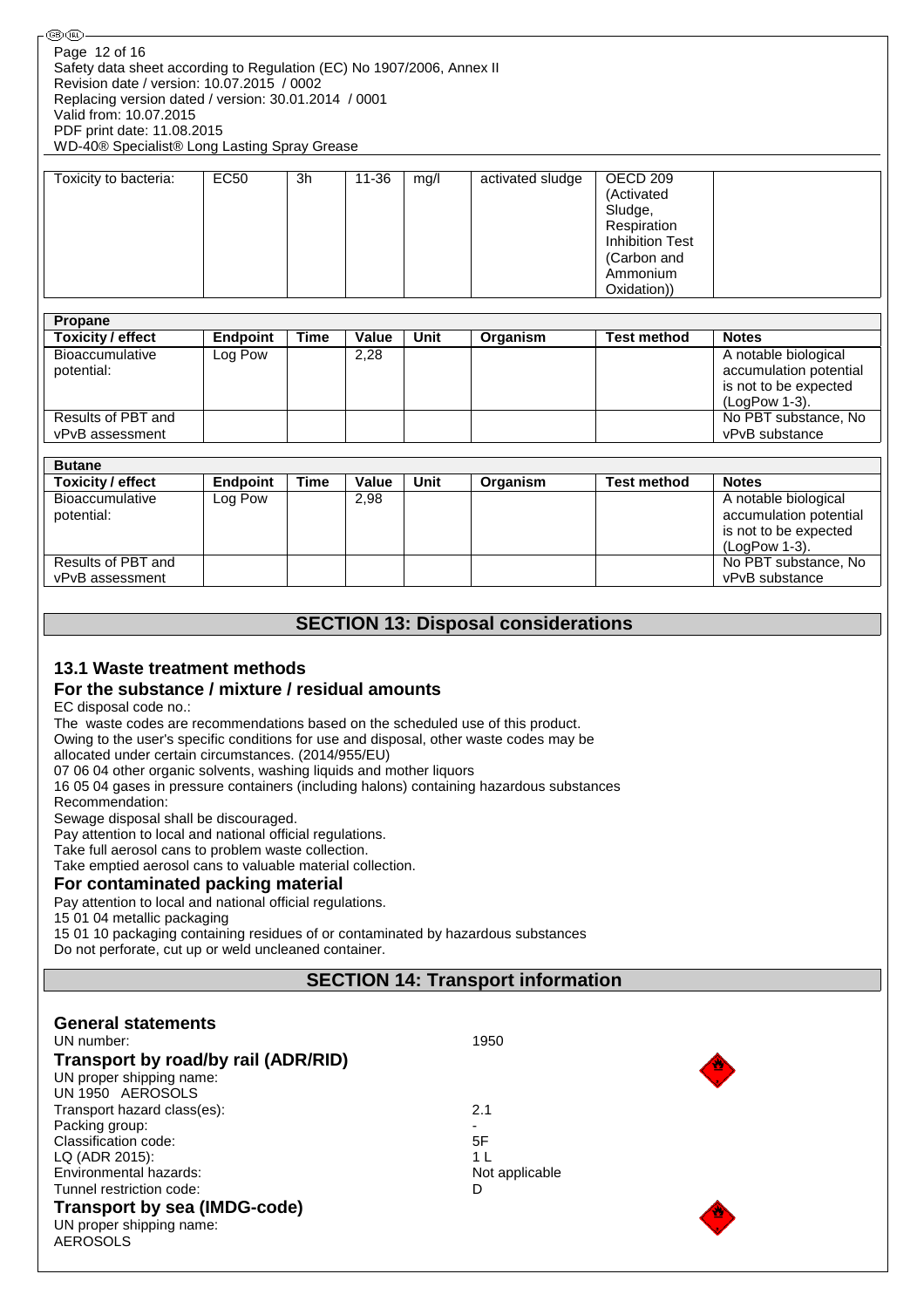| ை (ொ                                                                                                                                     |                                                                                                     |
|------------------------------------------------------------------------------------------------------------------------------------------|-----------------------------------------------------------------------------------------------------|
| Page 13 of 16<br>Safety data sheet according to Regulation (EC) No 1907/2006, Annex II                                                   |                                                                                                     |
| Revision date / version: 10.07.2015 / 0002                                                                                               |                                                                                                     |
| Replacing version dated / version: 30.01.2014 / 0001<br>Valid from: 10.07.2015                                                           |                                                                                                     |
| PDF print date: 11.08.2015                                                                                                               |                                                                                                     |
| WD-40® Specialist® Long Lasting Spray Grease                                                                                             |                                                                                                     |
|                                                                                                                                          |                                                                                                     |
| Transport hazard class(es):                                                                                                              | 2.1                                                                                                 |
| Packing group:                                                                                                                           |                                                                                                     |
| EmS:                                                                                                                                     | $F-D, S-U$                                                                                          |
| Marine Pollutant:                                                                                                                        | n.a                                                                                                 |
| Environmental hazards:                                                                                                                   | Not applicable                                                                                      |
| Transport by air (IATA)                                                                                                                  |                                                                                                     |
| UN proper shipping name:                                                                                                                 |                                                                                                     |
| Aerosols, flammable                                                                                                                      |                                                                                                     |
| Transport hazard class(es):                                                                                                              | 2.1                                                                                                 |
| Packing group:                                                                                                                           |                                                                                                     |
| Environmental hazards:                                                                                                                   | Not applicable                                                                                      |
| <b>Special precautions for user</b>                                                                                                      |                                                                                                     |
| Persons employed in transporting dangerous goods must be trained.                                                                        |                                                                                                     |
| All persons involved in transporting must observe safety regulations.                                                                    |                                                                                                     |
| Precautions must be taken to prevent damage.                                                                                             |                                                                                                     |
| Transport in bulk according to Annex II of MARPOL and the IBC Code                                                                       |                                                                                                     |
| Freighted as packaged goods rather than in bulk, therefore not applicable.                                                               |                                                                                                     |
| Minimum amount regulations have not been taken into account.                                                                             |                                                                                                     |
| Danger code and packing code on request.                                                                                                 |                                                                                                     |
| Comply with special provisions.                                                                                                          |                                                                                                     |
|                                                                                                                                          | <b>SECTION 15: Regulatory information</b>                                                           |
|                                                                                                                                          |                                                                                                     |
|                                                                                                                                          | 15.1 Safety, health and environmental regulations/legislation specific for the substance or mixture |
| National rules/regulation for the compliance with maximum quantities with regard to phosphates and or phosphorous compounds              |                                                                                                     |
| must be observed and complied with.                                                                                                      |                                                                                                     |
| For classification and labelling see Section 2.                                                                                          |                                                                                                     |
| Observe restrictions:                                                                                                                    |                                                                                                     |
| Comply with trade association/occupational health regulations.                                                                           |                                                                                                     |
| Observe youth employment law (German regulation).<br>Directive 2010/75/EU (VOC):                                                         | $~107$ %                                                                                            |
|                                                                                                                                          |                                                                                                     |
| <b>15.2 Chemical safety assessment</b>                                                                                                   |                                                                                                     |
| A chemical safety assessment is not provided for mixtures.                                                                               |                                                                                                     |
|                                                                                                                                          | <b>SECTION 16: Other information</b>                                                                |
|                                                                                                                                          |                                                                                                     |
| F00169                                                                                                                                   |                                                                                                     |
| Revised sections:                                                                                                                        | 1 - 16                                                                                              |
| These details refer to the product as it is delivered.                                                                                   |                                                                                                     |
| Employee instruction/training in handling hazardous materials is required.<br>Employee training in handling dangerous goods is required. |                                                                                                     |
|                                                                                                                                          |                                                                                                     |

# **Classification and processes used to derive the classification of the mixture in accordance with the ordinance (EG) 1272/2008 (CLP):**

| <b>Classification in accordance with regulation</b><br>(EC) No. 1272/2008 (CLP) | <b>Evaluation method used</b>                      |
|---------------------------------------------------------------------------------|----------------------------------------------------|
| Skin Irrit. 2, H315                                                             | Classification according to calculation procedure. |
| Aquatic Chronic 3, H412                                                         | Classification according to calculation procedure. |
| Aerosol 1, H222                                                                 | Classification based on test data.                 |
| Aerosol 1, H229                                                                 | Classification based on test data.                 |

The following phrases represent the posted Hazard Class and Risk Category Code (GHS/CLP) of the product and the constituents (specified in Section 2 and 3).

H225 Highly flammable liquid and vapour.

H226 Flammable liquid and vapour.

H304 May be fatal if swallowed and enters airways.

H315 Causes skin irritation.

H319 Causes serious eye irritation.

H336 May cause drowsiness or dizziness. H411 Toxic to aquatic life with long lasting effects.

Skin Irrit. — Skin irritation Aquatic Chronic — Hazardous to the aquatic environment - chronic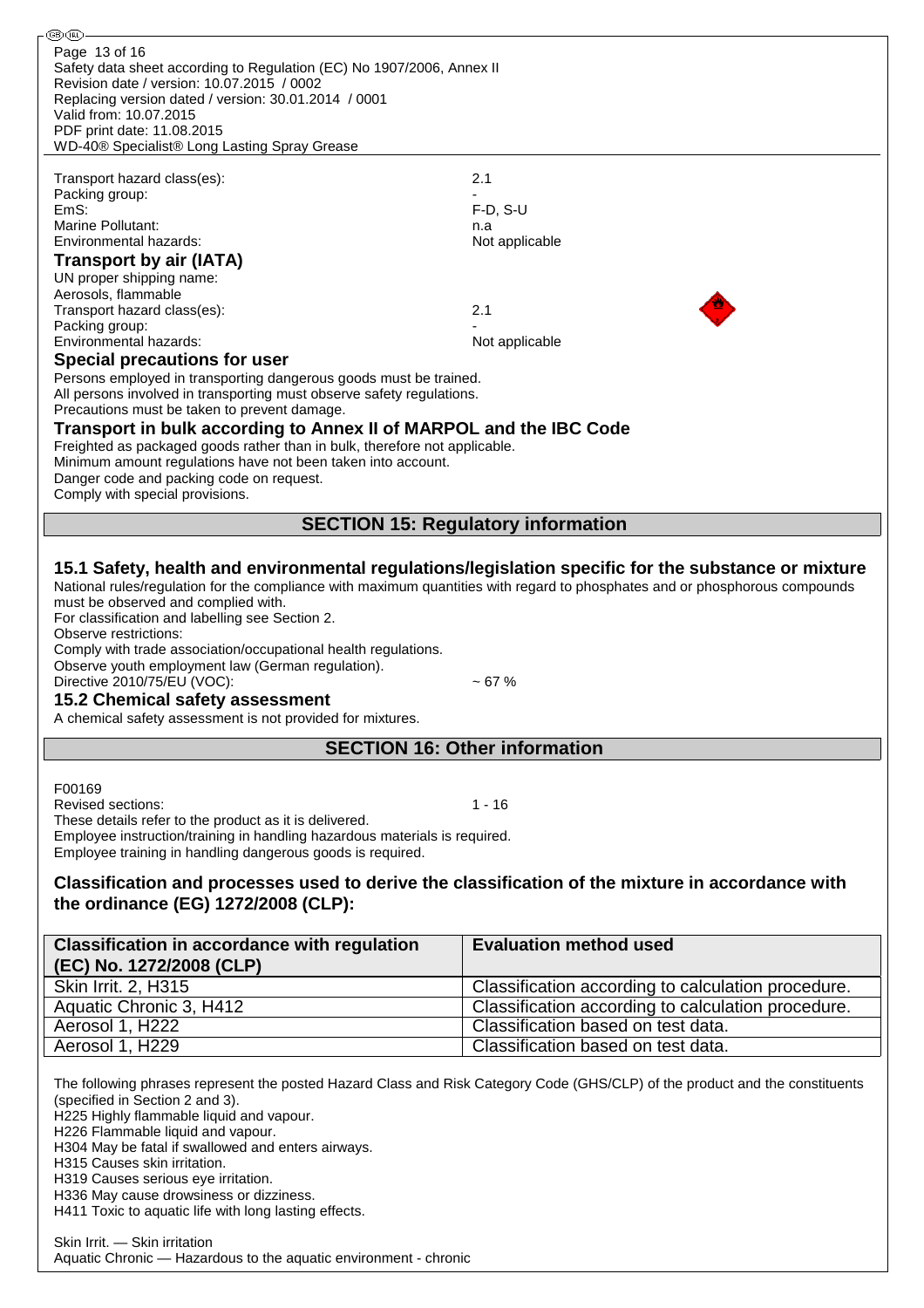| @D(R).                                                                                                                                                                                                                                               |
|------------------------------------------------------------------------------------------------------------------------------------------------------------------------------------------------------------------------------------------------------|
| Page 14 of 16<br>Safety data sheet according to Regulation (EC) No 1907/2006, Annex II<br>Revision date / version: 10.07.2015 / 0002<br>Replacing version dated / version: 30.01.2014 / 0001<br>Valid from: 10.07.2015<br>PDF print date: 11.08.2015 |
| WD-40® Specialist® Long Lasting Spray Grease                                                                                                                                                                                                         |
| Aerosol — Aerosols<br>Flam. Liq. - Flammable liquid<br>Asp. Tox. - Aspiration hazard<br>STOT SE - Specific target organ toxicity - single exposure - narcotic effects<br>Eye Irrit. - Eye irritation                                                 |
| Any abbreviations and acronyms used in this document:                                                                                                                                                                                                |
|                                                                                                                                                                                                                                                      |
|                                                                                                                                                                                                                                                      |
|                                                                                                                                                                                                                                                      |
| AC<br><b>Article Categories</b>                                                                                                                                                                                                                      |
| according, according to<br>acc., acc. to                                                                                                                                                                                                             |
| ACGIH American Conference of Governmental Industrial Hygienists                                                                                                                                                                                      |
|                                                                                                                                                                                                                                                      |
| ADR Accord européen relatif au transport international des marchandises Dangereuses par Route (= European Agreement                                                                                                                                  |
| concerning the International Carriage of Dangerous Goods by Road)                                                                                                                                                                                    |
| AOEL Acceptable Operator Exposure Level                                                                                                                                                                                                              |
| AOX Adsorbable organic halogen compounds                                                                                                                                                                                                             |
| approximately<br>approx.                                                                                                                                                                                                                             |
| Article number<br>Art., Art. no.                                                                                                                                                                                                                     |
| ATE<br>Acute Toxicity Estimate according to Regulation (EC) 1272/2008 (CLP)                                                                                                                                                                          |
| Bundesanstalt für Materialforschung und -prüfung (Federal Institute for Materials Research and Testing, Germany)<br>BAM                                                                                                                              |
| BAuA Bundesanstalt für Arbeitsschutz und Arbeitsmedizin (= Federal Institute for Occupational Health and Safety, Germany)                                                                                                                            |
| <b>BCF</b><br>Bioconcentration factor                                                                                                                                                                                                                |
| BGV<br>Berufsgenossenschaftliche Vorschrift (= Accident Prevention Regulation)                                                                                                                                                                       |
| <b>BHT</b><br>Butylhydroxytoluol (= 2,6-Di-t-butyl-4-methyl-phenol)                                                                                                                                                                                  |
|                                                                                                                                                                                                                                                      |
| BMGV Biological monitoring guidance value (EH40, UK)                                                                                                                                                                                                 |
| <b>BOD</b><br>Biochemical oxygen demand                                                                                                                                                                                                              |
| BSEF Bromine Science and Environmental Forum                                                                                                                                                                                                         |
| body weight<br>bw                                                                                                                                                                                                                                    |
| CAS<br><b>Chemical Abstracts Service</b>                                                                                                                                                                                                             |
| CEC Coordinating European Council for the Development of Performance Tests for Fuels, Lubricants and Other Fluids                                                                                                                                    |
| CESIO Comité Européen des Agents de Surface et de leurs Intermédiaires Organiques                                                                                                                                                                    |
| CIPAC Collaborative International Pesticides Analytical Council                                                                                                                                                                                      |
| Classification, Labelling and Packaging (REGULATION (EC) No 1272/2008 on classification, labelling and packaging of<br><b>CLP</b>                                                                                                                    |
| substances and mixtures)                                                                                                                                                                                                                             |
| CMR carcinogenic, mutagenic, reproductive toxic                                                                                                                                                                                                      |
| COD Chemical oxygen demand                                                                                                                                                                                                                           |
| CTFA Cosmetic, Toiletry, and Fragrance Association                                                                                                                                                                                                   |
| <b>DMEL Derived Minimum Effect Level</b>                                                                                                                                                                                                             |
| <b>DNEL</b> Derived No Effect Level                                                                                                                                                                                                                  |
|                                                                                                                                                                                                                                                      |
| DOC Dissolved organic carbon                                                                                                                                                                                                                         |
| DT50 Dwell Time - 50% reduction of start concentration                                                                                                                                                                                               |
| <b>DVS</b><br>Deutscher Verband für Schweißen und verwandte Verfahren e.V. (= German Association for Welding and Allied Processes)                                                                                                                   |
| dw<br>dry weight                                                                                                                                                                                                                                     |
| for example (abbreviation of Latin 'exempli gratia'), for instance<br>e.g.                                                                                                                                                                           |
| EC<br><b>European Community</b>                                                                                                                                                                                                                      |
| <b>ECHA European Chemicals Agency</b>                                                                                                                                                                                                                |
| EEA<br>European Economic Area                                                                                                                                                                                                                        |
| <b>EEC</b> European Economic Community                                                                                                                                                                                                               |
| <b>EINECS</b><br>European Inventory of Existing Commercial Chemical Substances                                                                                                                                                                       |
| <b>ELINCS</b><br>European List of Notified Chemical Substances                                                                                                                                                                                       |
| EN<br>European Norms                                                                                                                                                                                                                                 |
| EPA<br>United States Environmental Protection Agency (United States of America)                                                                                                                                                                      |
| <b>ERC</b><br><b>Environmental Release Categories</b>                                                                                                                                                                                                |
| ES.<br>Exposure scenario                                                                                                                                                                                                                             |
| et cetera<br>etc.                                                                                                                                                                                                                                    |
| EU                                                                                                                                                                                                                                                   |
| European Union                                                                                                                                                                                                                                       |
| EWC<br>European Waste Catalogue                                                                                                                                                                                                                      |
| Fax.<br>Fax number                                                                                                                                                                                                                                   |
| general<br>gen.                                                                                                                                                                                                                                      |
| GHS Globally Harmonized System of Classification and Labelling of Chemicals                                                                                                                                                                          |
| GWP Global warming potential                                                                                                                                                                                                                         |
| <b>HET-CAM</b><br>Hen's Egg Test - Chorionallantoic Membrane                                                                                                                                                                                         |
| HGWP Halocarbon Global Warming Potential                                                                                                                                                                                                             |
| International Agency for Research on Cancer<br>IARC                                                                                                                                                                                                  |
| IATA<br>International Air Transport Association                                                                                                                                                                                                      |
| <b>IBC</b><br>Intermediate Bulk Container                                                                                                                                                                                                            |
| IBC (Code)<br>International Bulk Chemical (Code)                                                                                                                                                                                                     |
| IC<br>Inhibitory concentration                                                                                                                                                                                                                       |
|                                                                                                                                                                                                                                                      |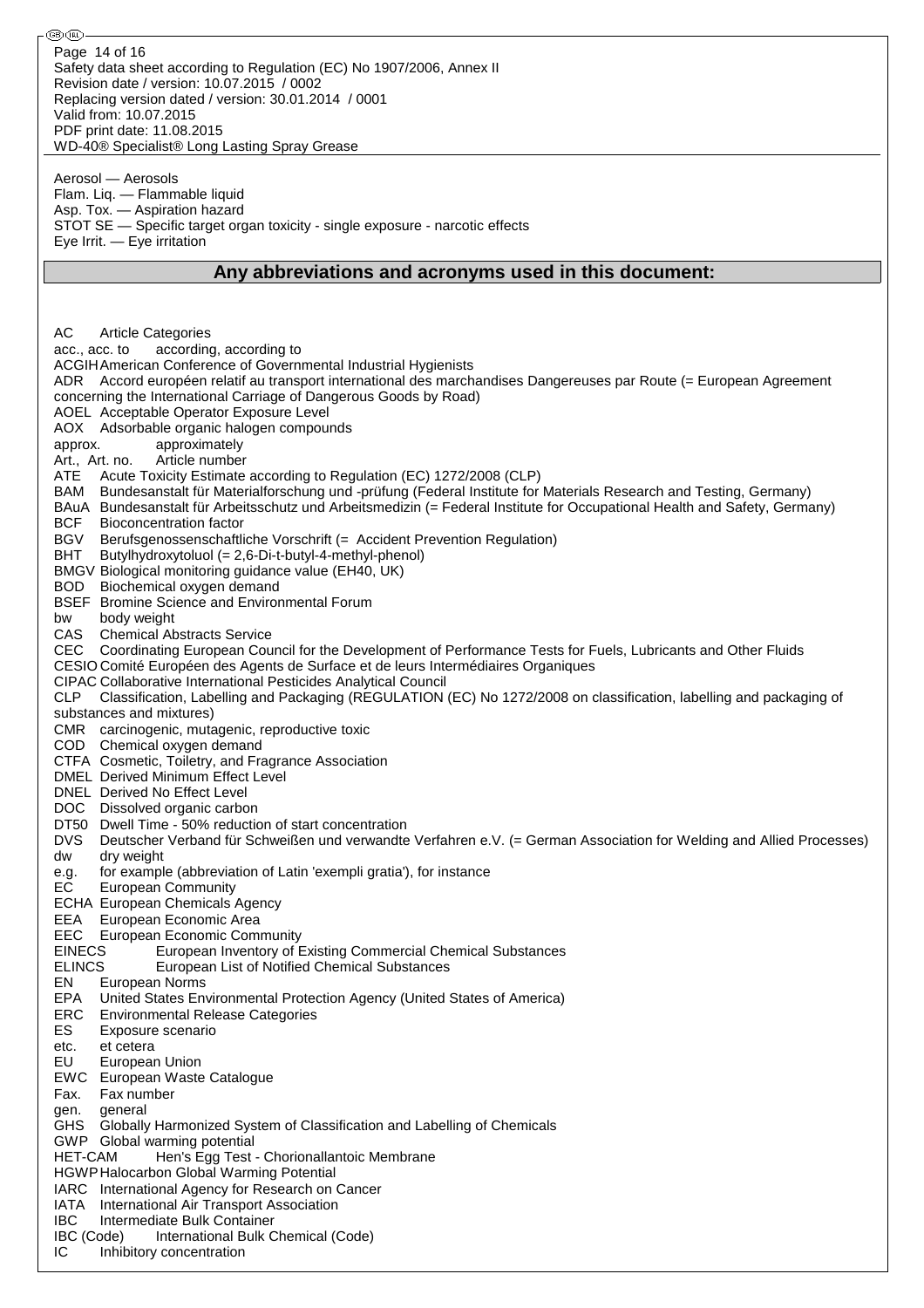ை® Page 15 of 16Safety data sheet according to Regulation (EC) No 1907/2006, Annex II Revision date / version: 10.07.2015 / 0002 Replacing version dated / version: 30.01.2014 / 0001 Valid from: 10.07.2015 PDF print date: 11.08.2015 WD-40® Specialist® Long Lasting Spray Grease IMDG-code International Maritime Code for Dangerous Goods incl. including, inclusive IUCLID International Uniform ChemicaL Information Database LC lethal concentration LC50 lethal concentration 50 percent kill LCLo lowest published lethal concentration LD Lethal Dose of a chemical LD50 Lethal Dose, 50% kill LDLo Lethal Dose Low LOAELLowest Observed Adverse Effect Level LOEC Lowest Observed Effect Concentration LOEL Lowest Observed Effect Level LQ Limited Quantities MARPOL International Convention for the Prevention of Marine Pollution from Ships n.a. not applicable n.av. not available n.c. not checked n.d.a. no data available NIOSHNational Institute of Occupational Safety and Health (United States of America) NOAEC No Observed Adverse Effective Concentration NOAEL No Observed Adverse Effect Level NOEC No Observed Effect Concentration NOEL No Observed Effect Level ODP Ozone Depletion Potential OECD Organisation for Economic Co-operation and Development org. organic PAH polycyclic aromatic hydrocarbon PBT persistent, bioaccumulative and toxic PC Chemical product category<br>PE Polvethylene Polyethylene PNEC Predicted No Effect Concentration POCP Photochemical ozone creation potential ppm parts per million PROC Process category PTFE Polytetrafluorethylene REACH Registration, Evaluation, Authorisation and Restriction of Chemicals (REGULATION (EC) No 1907/2006 concerning the Registration, Evaluation, Authorisation and Restriction of Chemicals) REACH-IT List-No. 9xx-xxx-x No. is automatically assigned, e.g. to pre-registrations without a CAS No. or other numerical identifier. List Numbers do not have any legal significance, rather they are purely technical identifiers for processing a submission via REACH-IT. RID Règlement concernant le transport International ferroviaire de marchandises Dangereuses (= Regulation concerning the International Carriage of Dangerous Goods by Rail) SADT Self-Accelerating Decomposition Temperature SAR Structure Activity Relationship SU Sector of use SVHC Substances of Very High Concern Tel. Telephone ThOD Theoretical oxygen demand TOC Total organic carbon TRGS Technische Regeln für Gefahrstoffe (=Technical Regulations for Hazardous Substances) UN RTDG United Nations Recommendations on the Transport of Dangerous Goods VbF Verordnung über brennbare Flüssigkeiten (= Regulation for flammable liquids (Austria)) VOC Volatile organic compounds vPvB very persistent and very bioaccumulative WEL-TWA, WEL-STEL WEL-TWA = Workplace Exposure Limit - Long-term exposure limit (8-hour TWA (= time weighted average) reference period), WEL-STEL = Workplace Exposure Limit - Short-term exposure limit (15-minute reference period) (EH40, UK). WHO World Health Organization wwt wet weight The statements made here should describe the product with regard to the necessary safety precautions - they are not meant to guarantee definite characteristics - but they are based on our present up-to-date knowledge.

No responsibility. These statements were made by:

**Chemical Check GmbH, Chemical Check Platz 1-7, D-32839 Steinheim, Tel.: +49 5233 94 17 0, Fax: +49 5233 94 17 90**

© by Chemical Check GmbH Gefahrstoffberatung. The copying or changing of this document